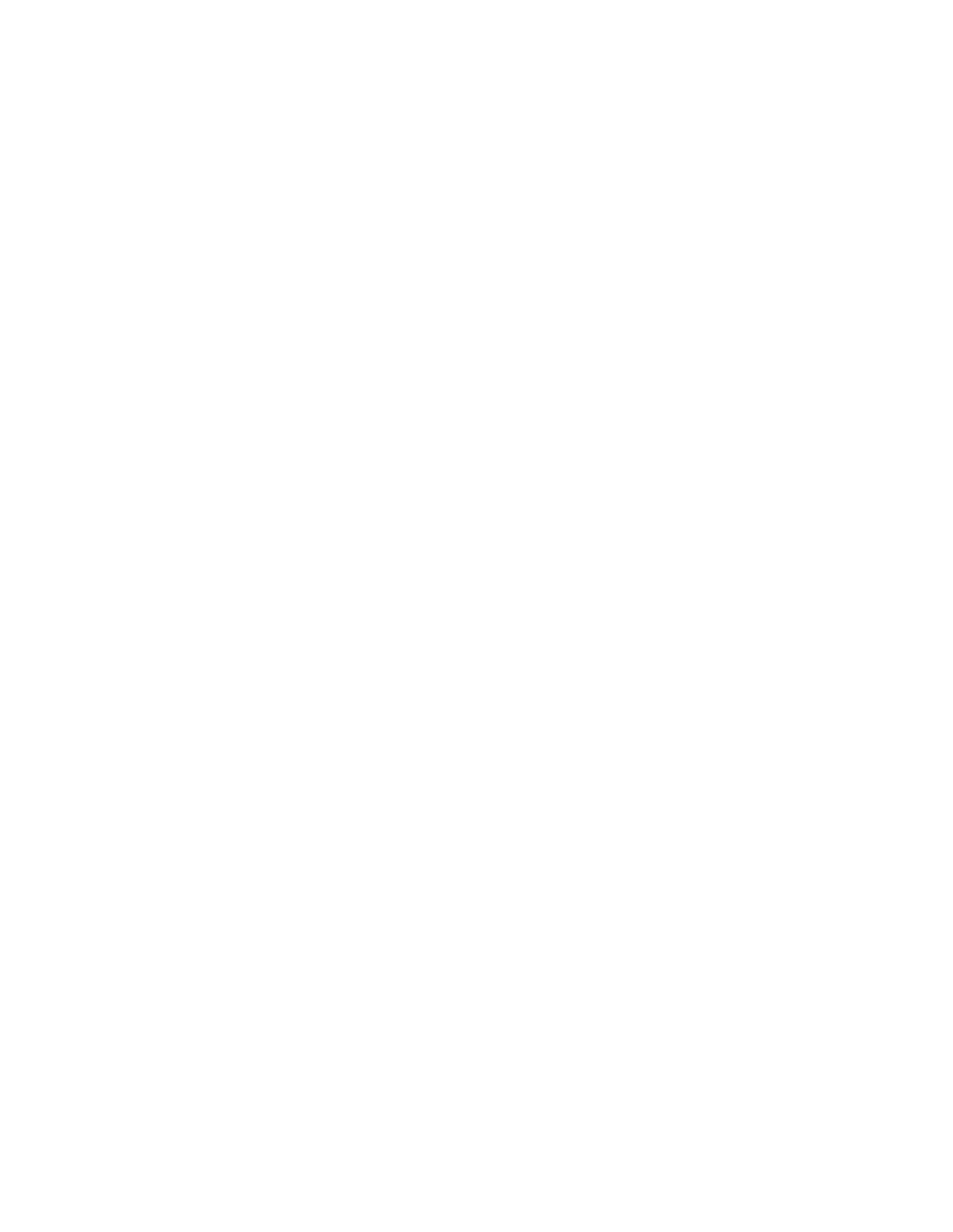# **TABLE OF CONTENTS**

| <b>SECTION 2 PERFORMANCE REVIEW: GUARANTEED STANDARDS FOR 2015 2</b>             |  |
|----------------------------------------------------------------------------------|--|
|                                                                                  |  |
|                                                                                  |  |
|                                                                                  |  |
|                                                                                  |  |
|                                                                                  |  |
|                                                                                  |  |
|                                                                                  |  |
|                                                                                  |  |
|                                                                                  |  |
|                                                                                  |  |
| <b>SECTION 4 PERFORMANCE REVIEW: OVERALL STANDARDS FOR 2015  15</b>              |  |
|                                                                                  |  |
|                                                                                  |  |
|                                                                                  |  |
|                                                                                  |  |
|                                                                                  |  |
|                                                                                  |  |
|                                                                                  |  |
| OES 7: Notifying customer of receipt of claim under Guaranteed Standard GES 1 20 |  |
|                                                                                  |  |
|                                                                                  |  |
|                                                                                  |  |
|                                                                                  |  |
|                                                                                  |  |
|                                                                                  |  |
|                                                                                  |  |
|                                                                                  |  |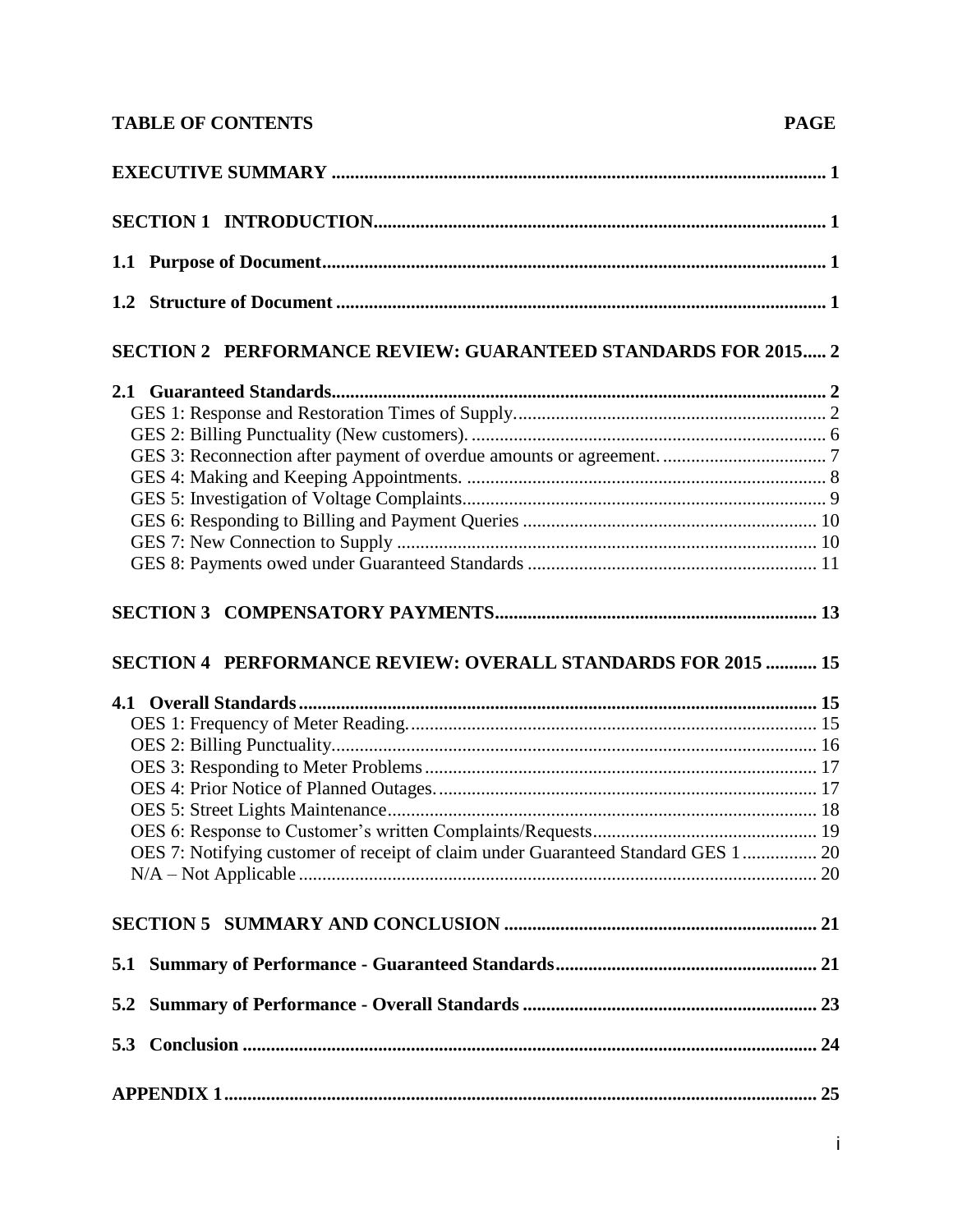## **LIST OF TABLES PAGE**

| Table ES2 – Details of Breaches and Estimated Amount of Compensatory Payments due |  |
|-----------------------------------------------------------------------------------|--|
|                                                                                   |  |
|                                                                                   |  |
|                                                                                   |  |
|                                                                                   |  |
|                                                                                   |  |
|                                                                                   |  |
|                                                                                   |  |
|                                                                                   |  |
| Table 7 - Reconnection after Payment of Overdue Amounts or Agreement, 2015 8      |  |
|                                                                                   |  |
|                                                                                   |  |
|                                                                                   |  |
|                                                                                   |  |
|                                                                                   |  |
| Table 13 - Breaches and Payments Due under the Guaranteed Standards, 2015  13     |  |
| Table 14 - Breaches, Claims and Payments under the Guaranteed Standards, 2015 14  |  |
| Table 15 - Frequency of Meter Reading, Residential and Commercial, 2015  15       |  |
|                                                                                   |  |
|                                                                                   |  |
|                                                                                   |  |
|                                                                                   |  |
|                                                                                   |  |
|                                                                                   |  |
| Table 22 - Response to Customer's written Complaints/Requests, 2015 20            |  |
|                                                                                   |  |
| Table 24 - Number of Breaches under the Guaranteed Standards by Quarter, 2015 21  |  |
|                                                                                   |  |
|                                                                                   |  |
|                                                                                   |  |
|                                                                                   |  |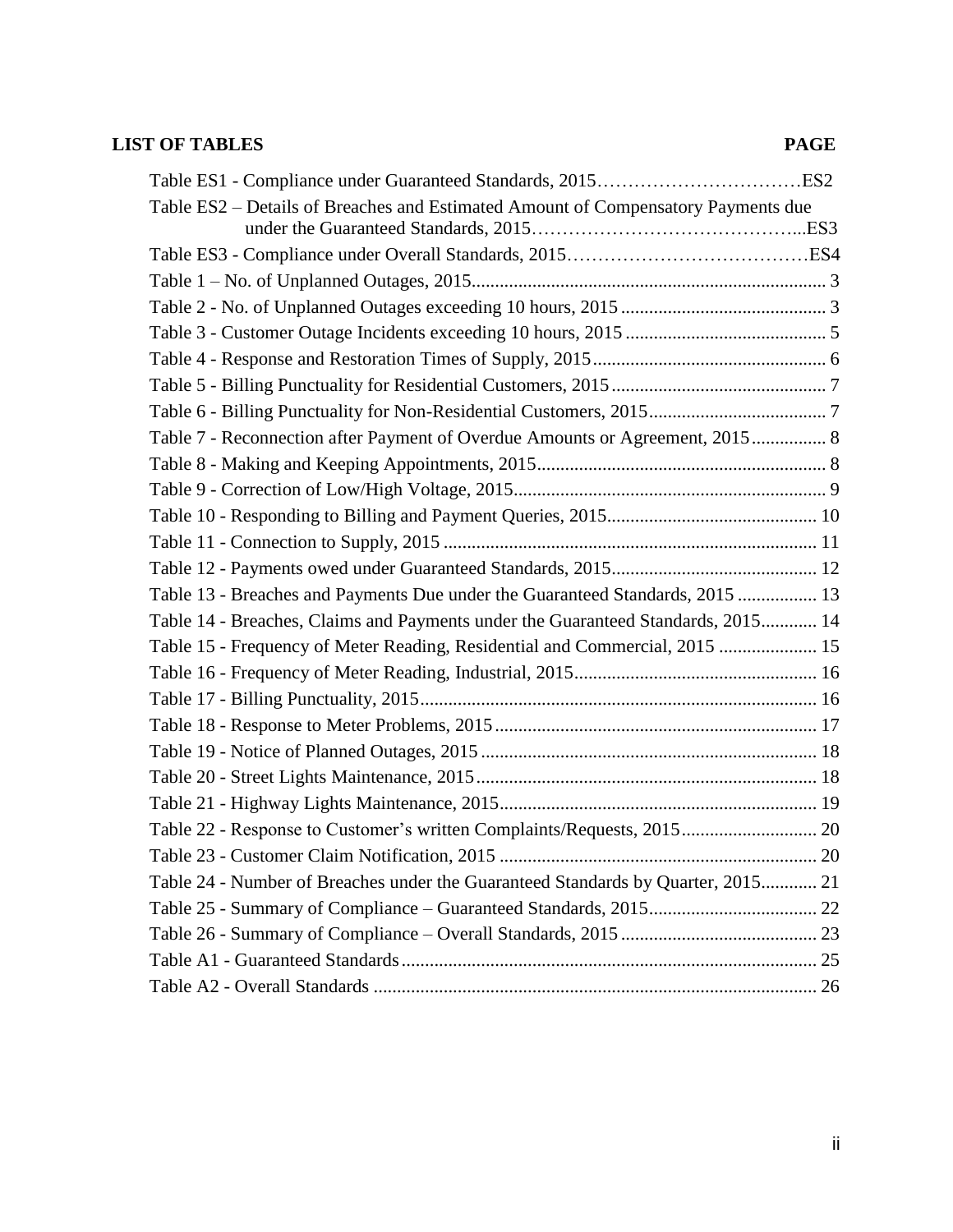### <span id="page-4-0"></span>**EXECUTIVE SUMMARY**

The Regulated Industries Commission (RIC) is a statutory body established under the Regulated Industries Commission Act No. 26 of 1998. Section 6 of the Act mandates the RIC to prescribe standards of service, monitor compliance, and impose sanctions for non-compliance. In order to fulfil this mandate, the RIC implemented the Quality of Service Standards (QSS) for the Electricity Transmission and Distribution Sector.

This is the Twelfth Annual Performance Report on the QSS and it presents an analysis of the performance of the Trinidad and Tobago Electricity Commission (T&TEC) with respect to the Standards for 2015. The report examines and assesses the performance of T&TEC in each of the Guaranteed and Overall Standards and compares the performance for 2015 with that of the previous year, where applicable. The information utilized in this report has been supplied by T&TEC.

#### **Summary of Performance: Guaranteed Standards**

 $\overline{a}$ 

Guaranteed Standards are those that set service levels which must be met by the service provider for every individual customer. Under these standards, the utility is required to make compensatory payments to affected customers if it fails to provide the level of service stipulated. There are eight guaranteed standards for T&TEC, and all but the first (GES 1) carry automatic compensatory payments for breaches $<sup>1</sup>$  of the guaranteed standards.</sup>

Generally, T&TEC's performance improved in 2015, as evidenced by the 77% reduction in the number of breaches against the number recorded in 2014. This improvement is attributed to the significant reduction (78%) in the number of breaches occurring under Guaranteed Standard, GES 1, (Response and Restoration Time). However, GES 1 still accounts for the largest number of breaches in 2015 (1,524 breaches), which is 96% of the total number of breaches. In descending order of magnitude, eighteen breaches occurred under both GES 7 (New connection of supply) and GES 8 (Payments owed under Guaranteed Standards), followed by eleven breaches under GES 3 (Reconnection). There were nine breaches under GES 5 (Investigation of

<sup>&</sup>lt;sup>1</sup>A breach occurs for each incidence of non-compliance of the stipulated level of performance for a standard by the service provider.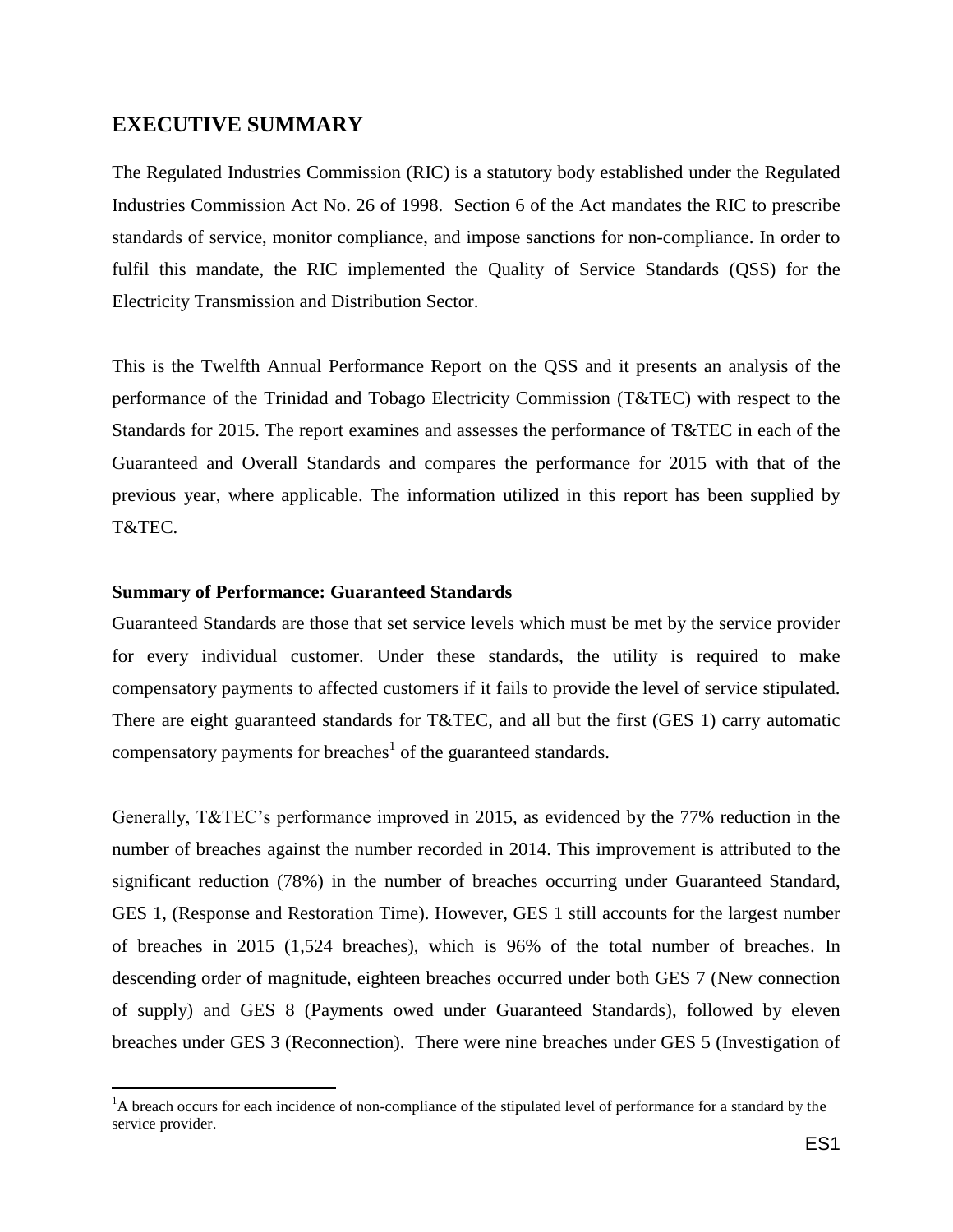Voltage Complaints), and eight under GES 2 (Billing Punctuality). GES 4 (Making and Keeping Appointments) and GES 6 (Responding to Billing and Payment Queries) were the only two standards for which no breaches were recorded in 2015. Generally, compliance rates were maintained at the previous levels across all the standards. A summary of the performance under the Guaranteed Standards is presented below in table ES1.

<span id="page-5-0"></span>

| Code             | <b>Service</b><br><b>Description</b>                                                                  | <b>Performance</b><br><b>Measure</b>                                                                                                     | 2015<br><b>Compliance</b><br>Rates $(\% )$ | 2014<br><b>Compliance</b><br>Rates $(\% )$ |
|------------------|-------------------------------------------------------------------------------------------------------|------------------------------------------------------------------------------------------------------------------------------------------|--------------------------------------------|--------------------------------------------|
| GES1             | Response and Restoration Time<br>after unplanned (forced) outages<br>on the distribution system.      | Time for restoration of supply to<br>affected customers - within 10 hours                                                                | 99.90                                      | 99.5                                       |
| GES <sub>2</sub> | <b>Billing Punctuality (new</b><br>customers)                                                         | Time for first bill to be mailed after<br>service connection:<br>(a) Residential – within 60 days<br>(b) Non-Residential -within 30 days | 99.96<br>96.90                             | 99.1<br>98.6                               |
| GES3             | Reconnection After Payment of<br><b>Overdue Amounts or</b><br><b>Agreement on Payment</b><br>Schedule | Time to restore supply after payment<br>is made - within 24 hours                                                                        | 99.96                                      | 99.9                                       |
| GES4             | Making and Keeping<br>Appointments                                                                    | Where required, appointments will be<br>made on a morning or afternoon basis                                                             | 100.0                                      | 100.0                                      |
| GES5             | <b>Investigation of Voltage</b><br>Complaints                                                         | (i) Response - All voltage complaints<br>to be responded to within 24 hours.                                                             | 99.9                                       | 99.7                                       |
|                  |                                                                                                       | (ii) Rectification- All voltage<br>complaints to be rectified within 15<br>working days.                                                 | 99.7                                       | 99.1                                       |
| GES <sub>6</sub> | Responding to Billing and<br>Payment Queries.                                                         | Substantive reply within 15 working<br>days.                                                                                             | 100.0                                      | 100.0                                      |
| GES <sub>7</sub> | New Connection of Supply                                                                              | Service drop and meter to be installed<br>within 3 working days.                                                                         | 99.9                                       | 99.8                                       |
|                  | Payments Owed under<br><b>Guaranteed Standards</b>                                                    | Time to credit compensatory<br>payment:                                                                                                  |                                            |                                            |
| GES <sub>8</sub> |                                                                                                       | Residential – within $30$<br>(i)<br>working days                                                                                         | 0.0                                        | 1.0                                        |
|                  |                                                                                                       | Non-Residential – within 60<br>(ii)<br>working days                                                                                      | N/A                                        | N/A                                        |

**Table ES1 - Compliance under Guaranteed Standards, 2015**

 $N/A - Not Applicable$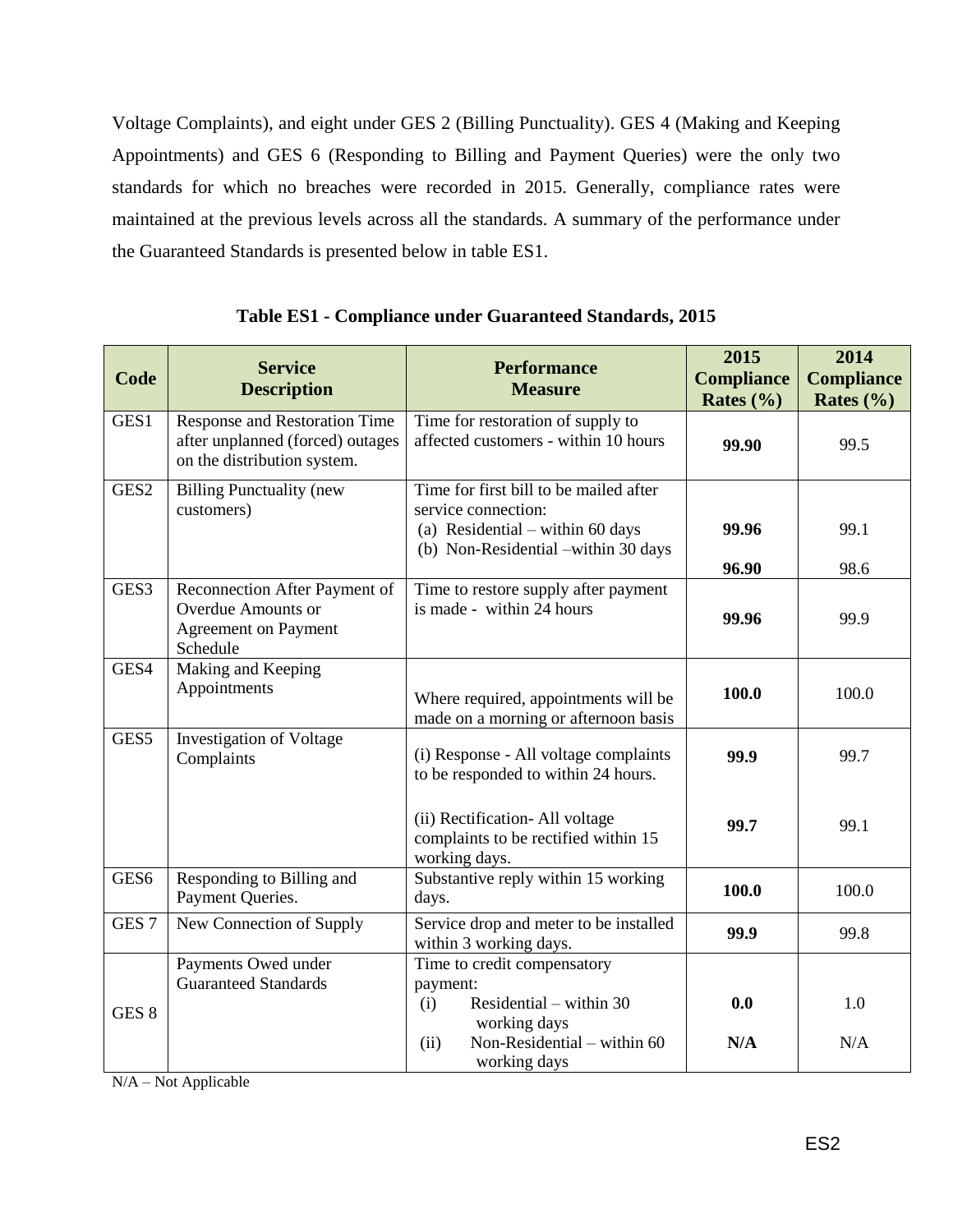T&TEC has not been able to identify the individual customers who experienced breaches under GES 1 due to limitations with its outage management system. T&TEC is aware of the geographical areas of the outages and provides estimations of the number of affected customers based on the estimated number of customers who receive supply within these areas. Hence customers are still required to submit claims for breaches under this standard. The RIC estimates that at least \$95,388 would have been due in compensatory payments to customers, if claims were submitted/processed for all the actual and estimated breaches that occurred in 2015. Table ES2 provides a breakdown of the number of breaches and the estimated minimum level of compensatory payments.

<span id="page-6-0"></span>**Table ES2 – Details of Breaches and Estimated Amount of Compensatory Payments due under the Guaranteed Standards, 2015**

| <b>Standard</b>  | <b>Details of Breaches</b>                                                                   | <b>Minimum</b>   |
|------------------|----------------------------------------------------------------------------------------------|------------------|
|                  |                                                                                              | Payment Due (\$) |
| GES <sub>1</sub> | (Estimated) 1,524 outage incidents not restored on time out of 1,558,029<br>outage incidents | 91,440           |
| GES <sub>2</sub> | 8 new bills not issued on time out of 11,531 bills                                           | 400              |
| GES <sub>3</sub> | 11 reconnections not completed on time out of 8,093 reconnections                            | 1,298            |
| GES <sub>4</sub> | 0 appointments not met on time out of 1,229 appointments                                     | $\theta$         |
| GES <sub>5</sub> | 9 voltage complaints not rectified on time out of 2,931 voltage complaints                   | 450              |
| GES <sub>6</sub> | 0 queries not resolved out of 21,224 queries                                                 | $\theta$         |
| GES <sub>7</sub> | 18 new connections not completed on time out of 13,630 connections                           | 900              |
| GES 8            | 18 payments not made out of 47 payments owed                                                 | 900              |
| <b>TOTAL</b>     | 1,588 breaches                                                                               | 95,388           |

#### **Summary of Performance: Overall Standards**

The seven overall standards cover areas of service where it is not appropriate or feasible to give individual guarantees, but where the expectation of the stakeholders is that the utility will provide pre-determined minimum levels of service. These standards generally relate to the reliability of service affecting a group of customers. Compliance rates for T&TEC's performance under the overall standards in 2015 are presented in table ES3.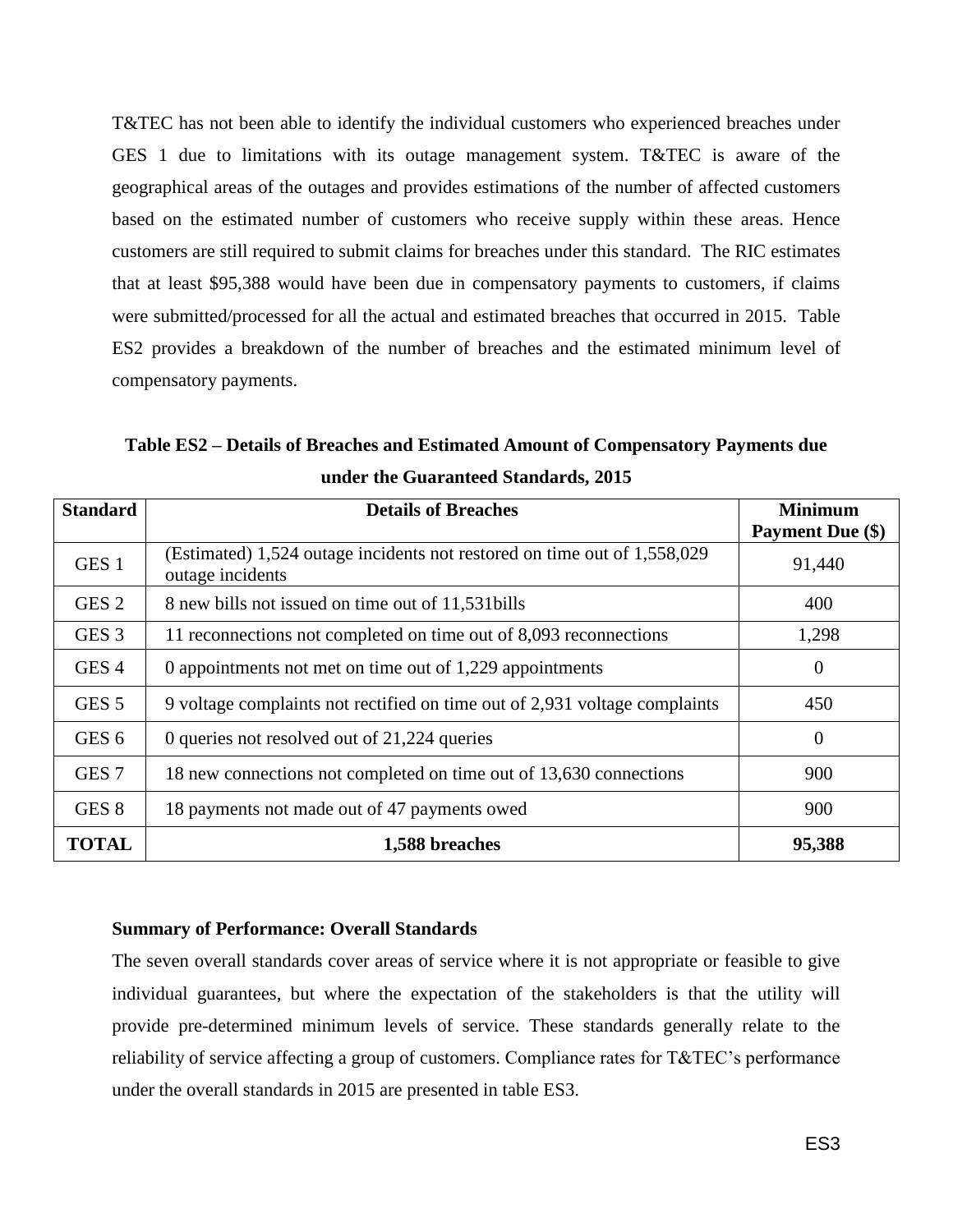<span id="page-7-0"></span>

|                  |                                                                                                |                                                                                                                       | 2015              | 2014              |
|------------------|------------------------------------------------------------------------------------------------|-----------------------------------------------------------------------------------------------------------------------|-------------------|-------------------|
| Code             | <b>Description</b>                                                                             | <b>Required Performance Units</b>                                                                                     | <b>Compliance</b> | <b>Compliance</b> |
|                  |                                                                                                |                                                                                                                       | Rate $(\% )$      | Rate $(\% )$      |
| OES1             | Frequency of Meter<br>Reading                                                                  | 90% of industrial meters<br>(a)<br>should be read every month                                                         | 100.0             | 100.0             |
|                  |                                                                                                | (b) 90% of residential and<br>commercial meters read<br>according to schedule                                         | 100.0             | 100.0             |
| OES <sub>2</sub> | <b>Billing Punctuality</b>                                                                     | 98% of all bills to be mailed<br>within ten (10) working days<br>after<br>meter<br>reading<br><b>or</b><br>estimation | 100.0             | 100.0             |
| OES3             | Responding to Meter<br>Problems                                                                | Visit or substantive reply within<br>10 working days 95% of the<br>time.                                              | 94.7              | 87.6              |
| OES4             | Prior Notice of<br><b>Planned Outages</b>                                                      | 3<br>advance<br>days<br>notice<br>of<br>planned outages 100% of the<br>time                                           | 96.9              | 91.2              |
| OES <sub>5</sub> | <b>Street Lights</b><br>Maintenance                                                            | Street Lights- within 7 working<br>days                                                                               | 40.5              | 50.1              |
|                  |                                                                                                | Highway Lights – within 14<br>working days                                                                            | 88.5              | 85.6              |
| OES <sub>6</sub> | Response to<br>Customer<br>Queries/Requests                                                    | Time to respond after receipt of<br>queries.<br>Initial Response – within 10                                          |                   |                   |
|                  | (written)                                                                                      | working days                                                                                                          | 84.2              | 95.2              |
|                  |                                                                                                | Final Position - within 30<br>working days                                                                            | 45.9              | 34.8              |
| OES7             | <b>Notifying Customers</b><br>of Receipt of Claim<br>under Guaranteed<br><b>Standard GES 1</b> | 100%<br>of<br>customers<br>be<br>to<br>notified of receipt of claim<br>within 10 working days.                        | N/A               | 100.0             |

|  |  |  | Table ES3 - Compliance under Overall Standards, 2015 |
|--|--|--|------------------------------------------------------|
|--|--|--|------------------------------------------------------|

Generally there was no significant improvement in T&TEC's performance under the overall standards. As was the case in 2014, T&TEC achieved full compliance under OES 1 (Frequency of Meter Reading), OES2 (Billing Punctuality) and OES 7 (Notifying Customers of Receipt of Claim under Guaranteed Standard GES 1). There was marginal improvement in the performance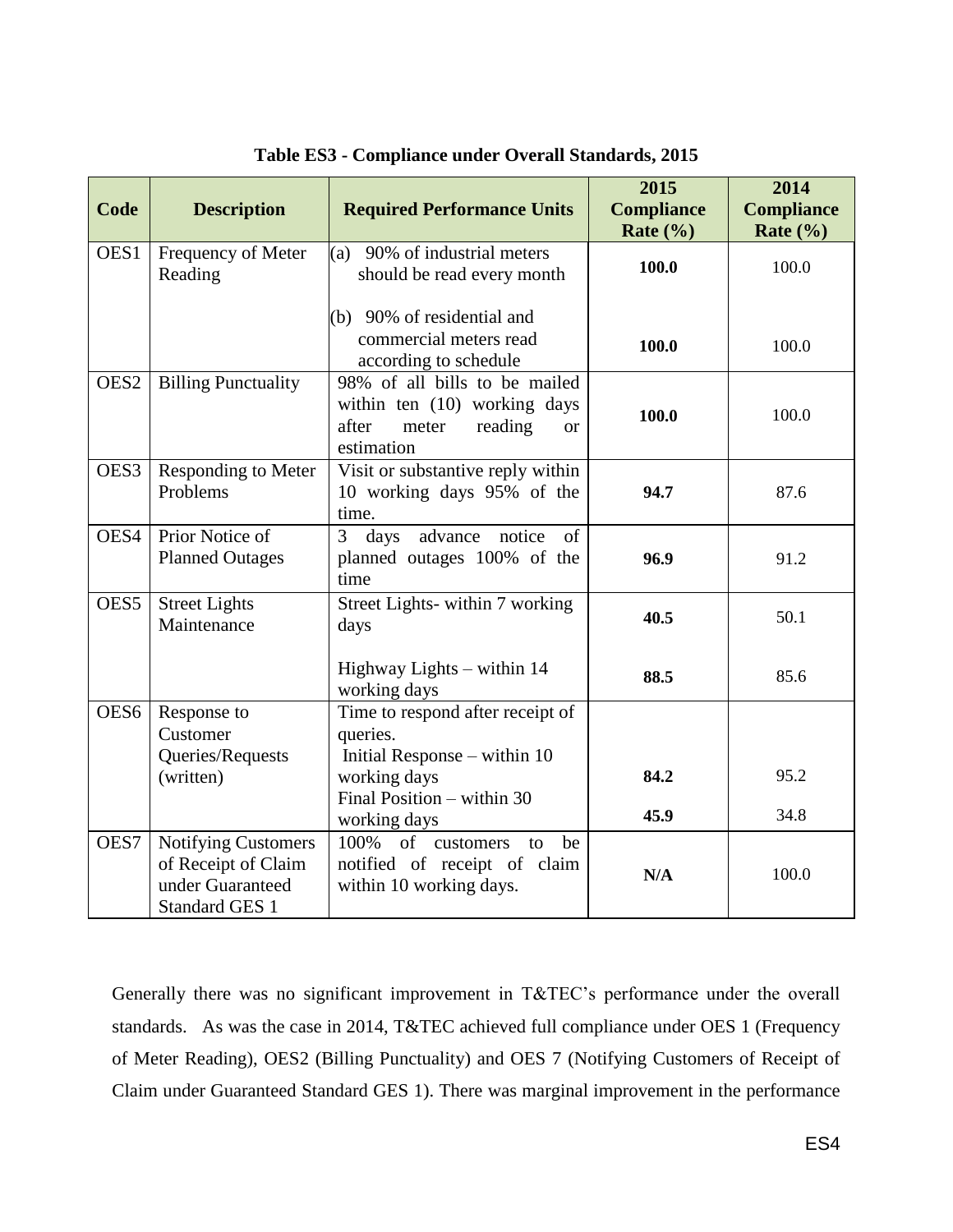under OES 3 (Responding to Meter Problems), OES 4 (Prior Notice of Unplanned Outages) and the final position under OES 6. However, there was a decline in performance under the initial response of OES6. Performance under OES 5 (Street Lights Maintenance) worsened for street light maintenance and improved for highway lights maintenance.

Although T&TEC now has a department dedicated to regulatory affairs, there were several staff changes during the year. This adversely affected the timeliness of submissions of quarterly data as well as the response time to requests for validation of data. T&TEC must continue to improve the existing mechanisms for the transfer of information among its departments to ensure that timely and accurate data is delivered to the RIC.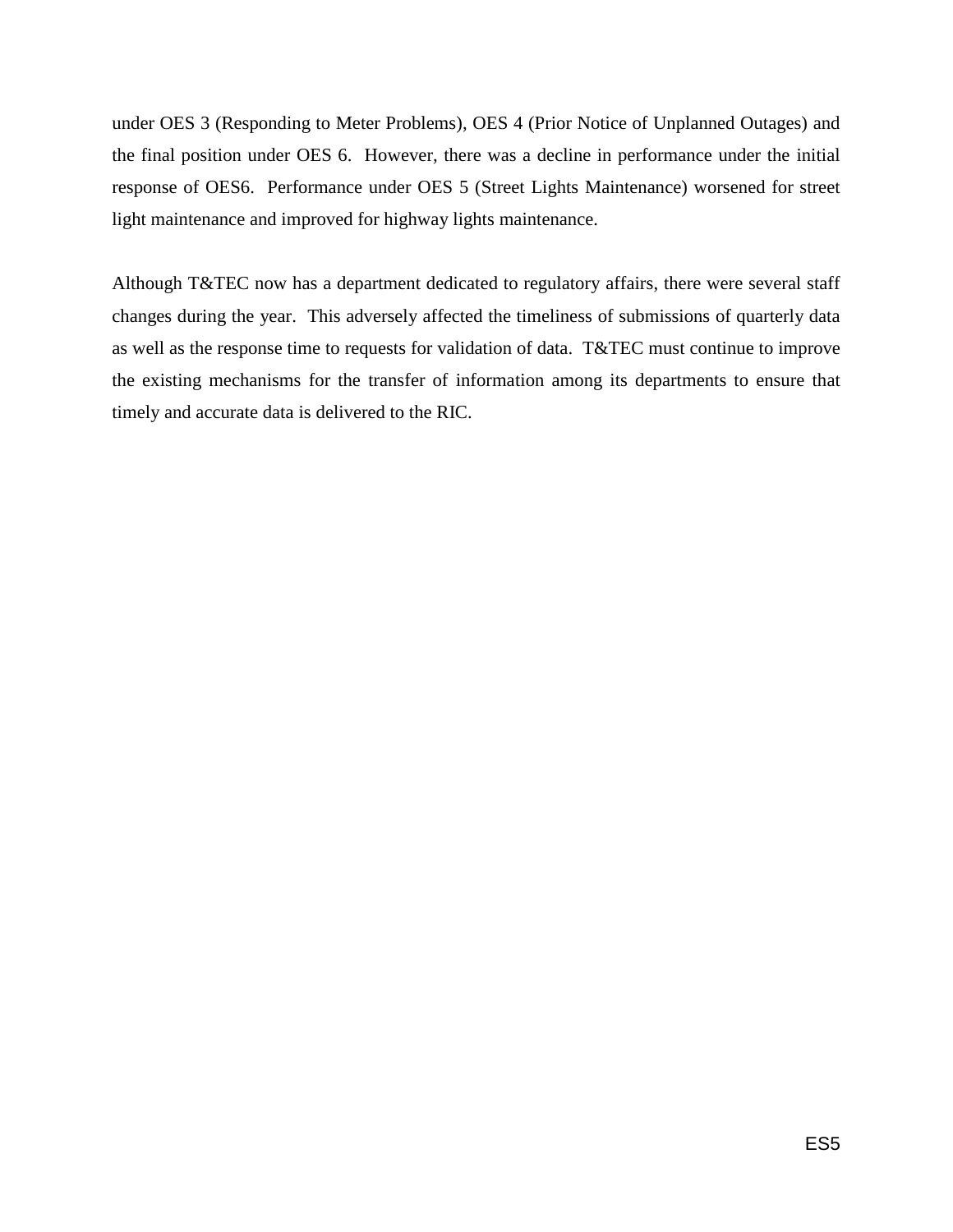## <span id="page-9-0"></span>**SECTION 1 INTRODUCTION**

The RIC is responsible for establishing rates, setting service standards and monitoring performance of service providers in the electricity, and water and wastewater sectors. Monitoring the quality of service is an important element in the regulatory framework, since it serves to protect the interests of customers in key service areas. The RIC is empowered under Section 6 of its Act to prescribe standards of service for the service providers under its purview, and to impose sanctions for non-compliance. Consequently, the Quality of Service Standards (QSS) for the Electricity Transmission and Distribution Sector were implemented on April  $7<sup>th</sup>$ , 2004. These standards were subsequently revised and the new standards were implemented from April 2010. This is the twelfth Annual Performance Report on the QSS for the Electricity Transmission and Distribution Sector. The data used in this report have been supplied by T&TEC.

#### <span id="page-9-1"></span>**1.1 Purpose of Document**

The purpose of this report is to present an analysis of the performance of T&TEC with respect to the QSS for 2015. The data has been disaggregated either on a monthly and quarterly basis in order to illustrate performance trends throughout the year. The report is intended to inform the public and other stakeholders about the performance of T&TEC.

#### <span id="page-9-2"></span>**1.2 Structure of Document**

The remainder of this document is structured as follows:

- In Section 2, the performance of T&TEC under each of the eight guaranteed standards is presented;
- Section 3 deals with the performance of T&TEC under each of the seven overall standards;
- Section 4 deals with the issue of compensatory payments;
- The summary and conclusion of the report are presented in Section 5; and
- In Appendix 1, tables of the guaranteed and overall standards and the compensatory payment levels for the guaranteed standards are presented.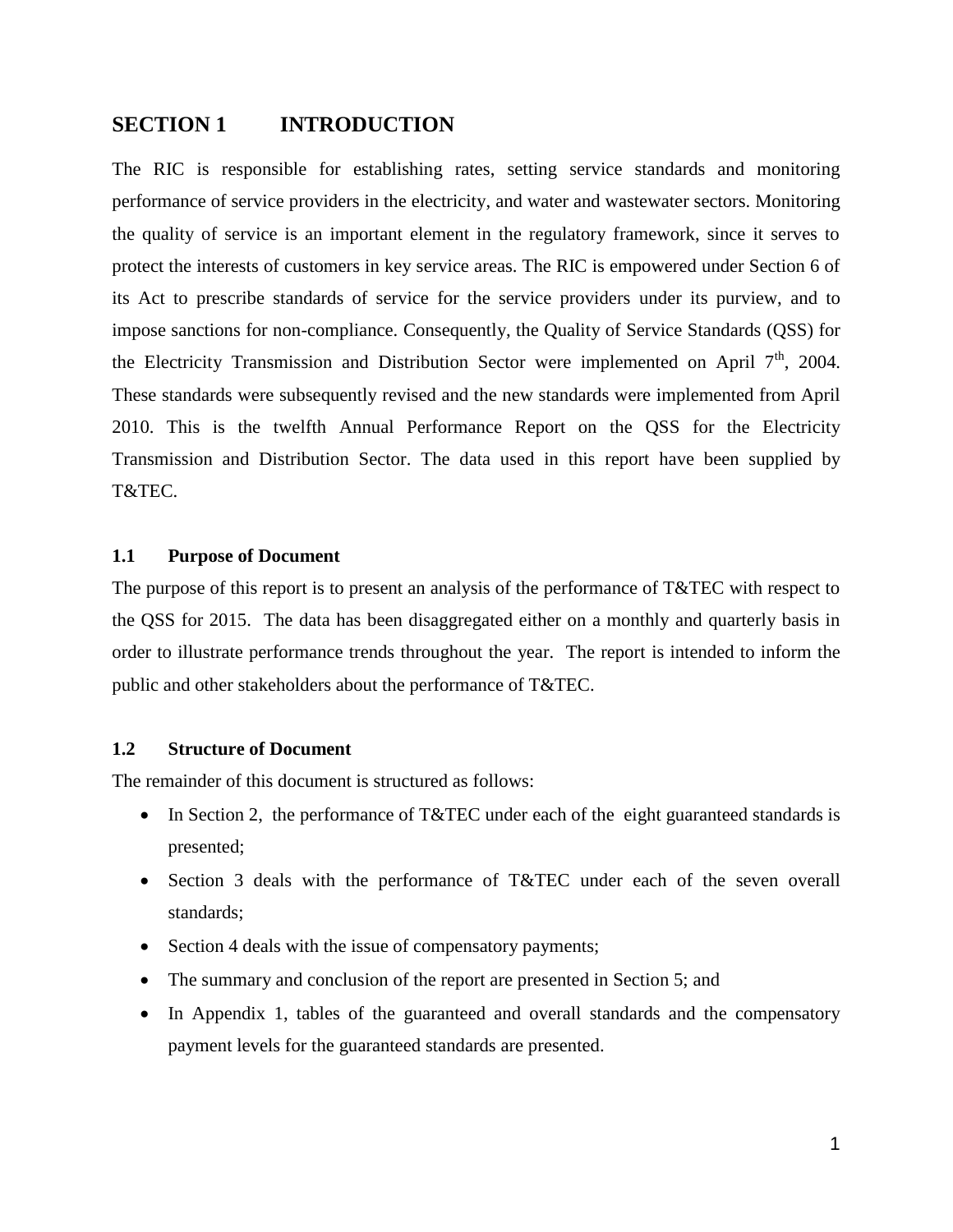# <span id="page-10-0"></span>**SECTION 2 PERFORMANCE REVIEW: GUARANTEED STANDARDS FOR 2015**

#### <span id="page-10-1"></span>**2.1 Guaranteed Standards**

 $\overline{a}$ 

Guaranteed standards set service levels that must be met by the service provider for every individual customer. Under these standards, the utility is required to make compensatory payments to affected customers if it fails to provide the level of service stipulated.

There are eight guaranteed standards, and all but the first (GES 1) carry automatic compensatory payments for breaches<sup>2</sup> of the guaranteed standards. The performance of the service provider in 2015 for each of these standards is now reviewed.

#### <span id="page-10-2"></span>**GES 1: Response and Restoration Times of Supply.**

This standard was designed to hold T&TEC accountable for its response to restoring the supply to customers in the event of an unplanned outage. It seeks to ensure that T&TEC responds promptly to any unplanned outage and restores supply in the shortest time possible. Accordingly, this standard requires that supply be restored to affected customers within 10 hours after an unplanned outage on the distribution system.

In analysing T&TEC's performance under GES 1, the RIC examined the number of unplanned outages that occurred in the system, to quantify the number of times a response was required from the service provider.

There were 8,678 unplanned outages recorded in 2015, which is equivalent to an average of 24 unplanned outages per day across T&TEC's network. This was similar to the average observed in 2014. The breakdown of the unplanned outages in terms of Distribution Areas is shown in table 1.

<sup>&</sup>lt;sup>2</sup>A breach occurs for each incidence of non-compliance of the stipulated level of performance for a standard by the service provider.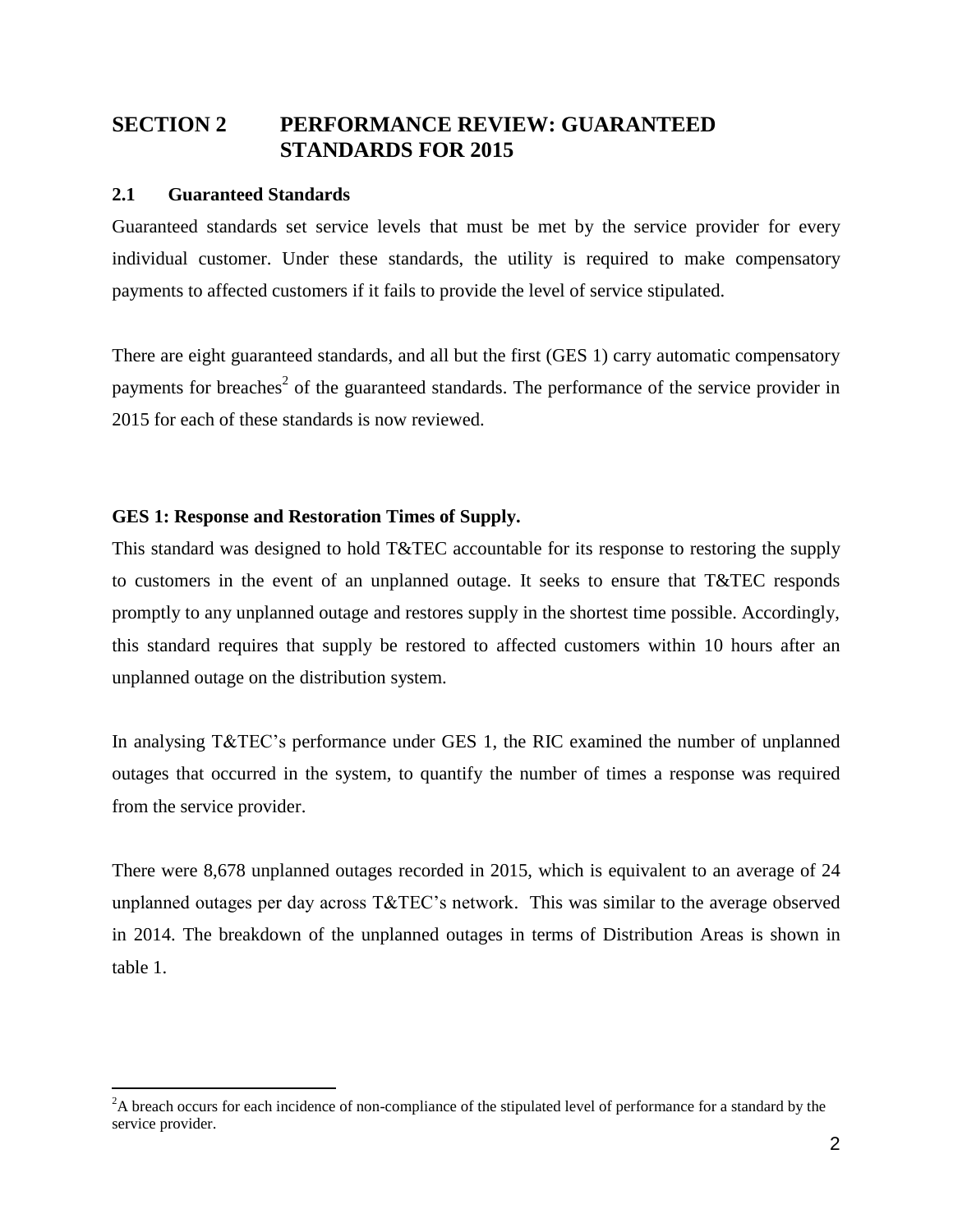<span id="page-11-0"></span>

| Area                   | Jan | Feb | Mar | Apr | May | Jun | Jul            | Aug | Sept | Oct | <b>Nov</b> | Dec | <b>TOTAL</b><br>(2015) | <b>TOTAL</b><br>(2014) |
|------------------------|-----|-----|-----|-----|-----|-----|----------------|-----|------|-----|------------|-----|------------------------|------------------------|
| North                  | 273 | 176 | 182 | 236 | 236 | 267 | 248            | 235 | 215  | 349 | 263        | 225 | 2905                   | 2,860                  |
| South                  | 242 | 177 | 225 | 234 | 210 | 242 | 254            | 251 | 268  | 236 | 202        | 194 | 2735                   | 2,638                  |
| Tobago                 | 77  | 66  | 93  | 74  | 88  | 119 | 142            | 130 | 117  | 123 | 25         | 81  | 1135                   | 1,132                  |
| East                   | 77  | 13  | 18  | 7   | 14  | 4   | $\overline{2}$ | 92  | 68   | 78  | 73         | 90  | 536                    | 1,279                  |
| Central                | 91  | 89  | 47  | 171 | 125 | 138 | 112            | 109 | 104  | 121 | 141        | 119 | 1367                   | 844                    |
| <b>TOTAL</b><br>(2015) | 760 | 521 | 565 | 722 | 673 | 770 | 758            | 817 | 772  | 907 | 704        | 709 | 8678                   |                        |
| <b>TOTAL</b><br>(2014) | 697 | 665 | 697 | 604 | 617 | 538 | 770            | 847 | 898  | 965 | 754        | 701 |                        | 8,753                  |

**Table 1 – No. of Unplanned Outages, 2015**

Unplanned outages occur for varying reasons and durations. In keeping with the performance requirements of this standard, which state that supply should be restored within 10 hours, T&TEC reports on the outages that exceed the 10 hour limit set by the RIC. There were 70 unplanned outages for which restoration took longer than 10 hours. Of these, 23 were as a result of a Tropical storm which occurred in Tobago on the  $8<sup>th</sup>$  October. The breakdown of the outages in excess of ten hours in terms of Distribution Areas is shown in table 2.

<span id="page-11-1"></span>

| Area         | Jan            | Feb      | Mar            | Apr          | May      | Jun            | Jul      | Aug            | Sept           | Oct      | <b>Nov</b>     | Dec      | <b>TOTAL</b><br>(2015) | <b>TOTAL</b><br>(2014) |
|--------------|----------------|----------|----------------|--------------|----------|----------------|----------|----------------|----------------|----------|----------------|----------|------------------------|------------------------|
| North        | $\theta$       | $\theta$ | $\theta$       | $\theta$     |          | 0              |          | 2              |                | 6        | 3              |          | 15                     | 19                     |
| South        | $\overline{2}$ | $\theta$ | 0              | $\theta$     |          | $\overline{0}$ | $\theta$ |                | 0              | 0        | $\overline{0}$ | $\Omega$ | 4                      | 17                     |
| Tobago       | $\theta$       | 3        |                | $\Omega$     | $\theta$ | $\theta$       |          |                |                | 23       | $\theta$       | $\Omega$ | 30                     | 32                     |
| East         | ↑              |          | $\overline{0}$ | 2            | 4        | ◠              |          |                | $\overline{0}$ | ◠        | 5              |          | 21                     | 35                     |
| Central      | $\mathbf{0}$   | $\theta$ | $\theta$       | $\mathbf{0}$ | $\theta$ | $\theta$       | $\Omega$ | $\overline{0}$ | $\Omega$       | $\theta$ | $\theta$       | $\Omega$ | 0                      | $\mathbf{0}$           |
| <b>TOTAL</b> | 4              | 4        |                | $\mathbf{2}$ | 6        | 2              | 3        | 5              | ↑              | 31       | 8              | ↑        | 70                     | 103                    |

**Table 2 - No. of Unplanned Outages exceeding 10 hours, 2015** 

Listed below are the reasons provided by T&TEC for the causes of those outages and the frequency in  $2015^3$ .

 $\overline{a}$ 

 $3$  It should be noted that there may be multiple reasons listed for a specific outage, hence the sum of bracketed numbers may exceed the number of outages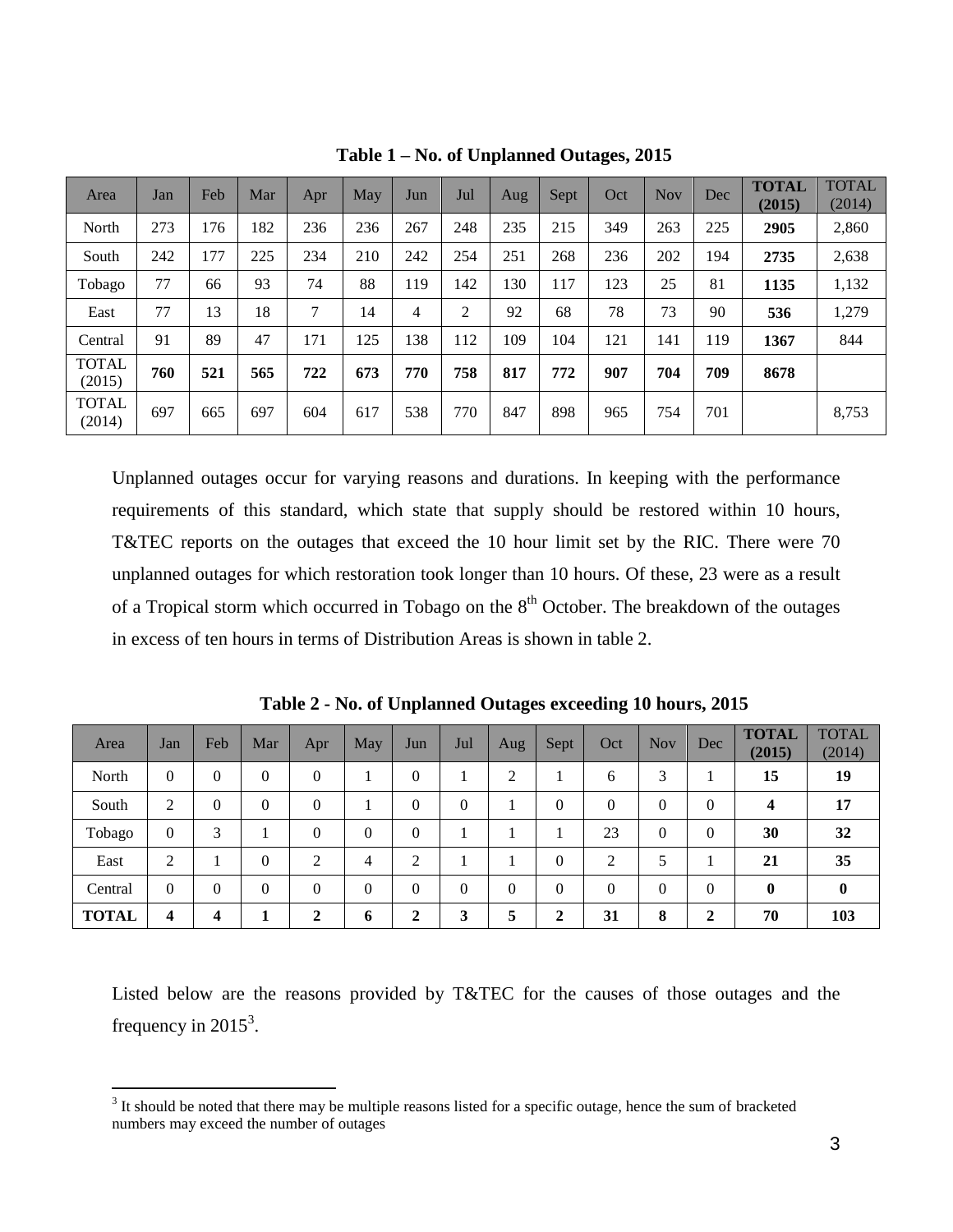- Blown transformer fuses and blown high tension (HT) fuses (25),
- Eurst HT, low voltage  $(LV)$  and neutral conductors/wires (17),
- Reason unknown or not given  $(14)$ ,
- Tree contact resulting in burst wires and/or blown fuses (13),
- Leaning or broken poles (3),
- Defective transformers (3),
- Defective Ring Main Unit and cable termination (2), and
- Vehicular accident (1).

As in 2014, the most common cause of outages in 2015 was blown fuses in part attributable to tree contact and fallen trees. This supports the assertion that there is the need for proper vegetation management within the sphere of network maintenance. Previously, the RIC had observed discrepancies in the outage reports submitted by the different Distribution Areas. While there has been marginal improvement in the reporting, T&TEC still needs to standardise the collection and reporting of this information across the Distribution Areas.

It should be noted that for some of the 70 outages that exceeded 10 hours, the delay in restoration was caused by either a combination of events or it was difficult to clearly ascertain the reason for the delayed restoration. T&TEC supplied the following reasons for the lengthy restoration times in 2015:

- $\bullet$  Inclement weather (30),
- Remote location, poor access to site and poor terrain (13),
- Further service crews required. e.g. Daylight crew, line clearing and tree trimming required (10),
- High number of trouble reports (10),
- Awaiting appropriate equipment to conduct repairs  $(8)$ ,
- Reason unknown or not given (4),
- Transportation issues (3),
- Bee infestation (3),
- $\bullet$  Bush fire  $(1)$
- Complexity of the job  $(2)$ ,
- Unusually heavy traffic  $(1)$ ,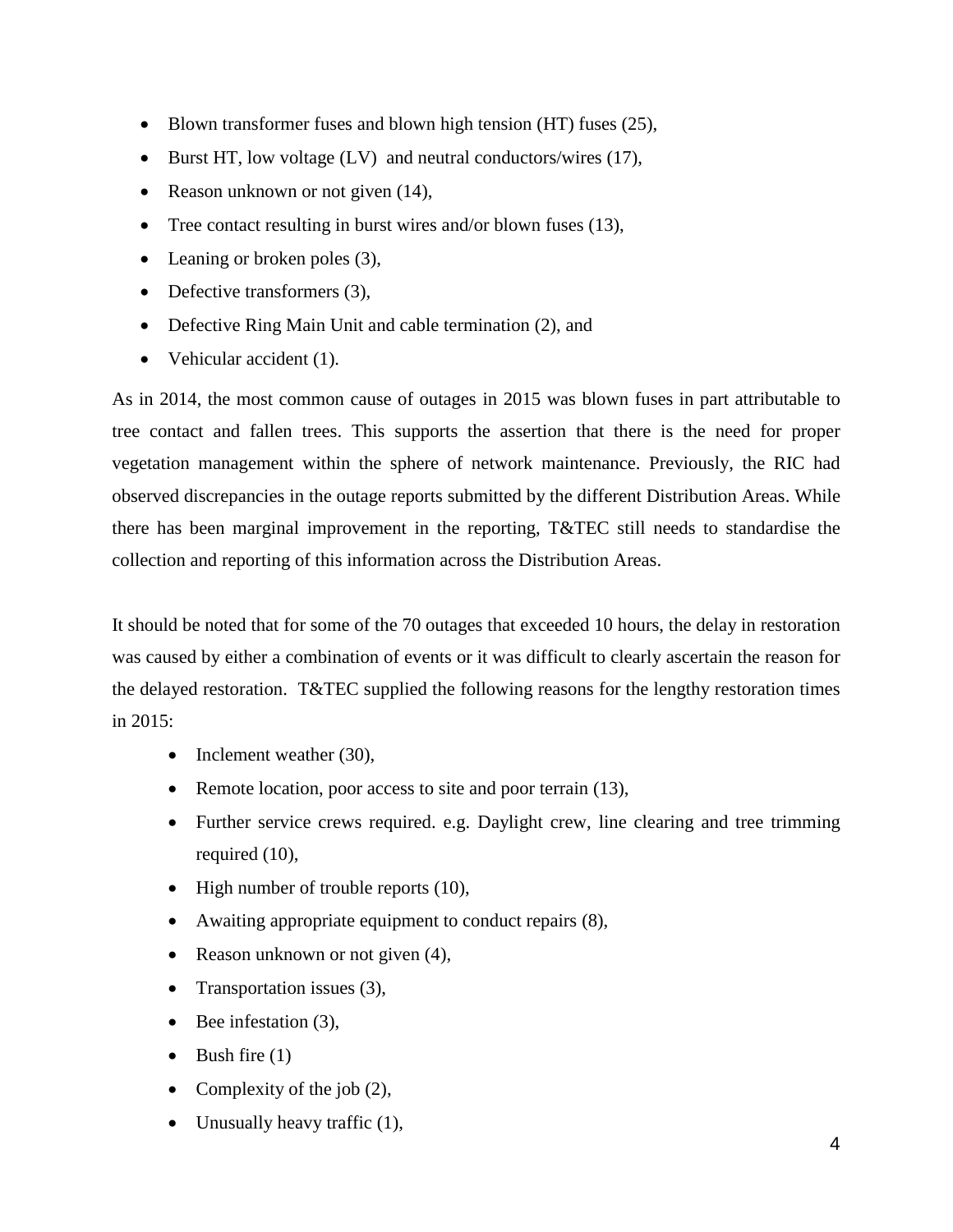- Security issues or high risk areas  $(1)$ , and
- Awaiting customer (1).

An unplanned outage affects many customers at the same time and in the case of the individual customer is referred to as an outage incident. Each instance in which the electricity supply to the individual customer is not restored within 10 hours of the unplanned outage is considered as a breach of GES 1. Additionally, a second and third breach is registered when the supply is not restored within 22 hours and 34 hours respectively.

Table 3 shows the estimated number of customer outage incidents and the estimated number of customers not restored within the specified time frames of 10 hours, 22 hours and 34 hours, resulting in breaches of GES 1.

<span id="page-13-0"></span>

| <b>Item</b>                                            | Jan      | Feb           | Mar      | Apr          | <b>May</b> | Jun            | Jul      | Aug      | <b>Sep</b> | <b>Oct</b> | <b>Nov</b> | Dec          | <b>TOTAL</b><br>(2015)                                                                              |
|--------------------------------------------------------|----------|---------------|----------|--------------|------------|----------------|----------|----------|------------|------------|------------|--------------|-----------------------------------------------------------------------------------------------------|
| No. of customer<br>outage incidents                    |          | 99,570 53,810 |          |              |            |                |          |          |            |            |            |              | 113,270   139,406  132,763  160,544  10,065  118,177  104,516  173,391  190,805  161,712  1,558,029 |
| No. of customers not<br>reconnected within<br>10 hours | 37       | 31            | 12       | 28           | 111        | 19             | 429      | 56       | 28         | 459        | 169        | 26           | 1,405                                                                                               |
| No. of customers not<br>reconnected within<br>22 hours | $\Omega$ | 19            | 12       | $\mathbf{0}$ | $\Omega$   | $\overline{0}$ | $\theta$ | 1        | 8          | 73         | 1          | $\mathbf{0}$ | 114                                                                                                 |
| No. of customers not<br>reconnected within<br>34 hours | $\theta$ | 4             | $\Omega$ | $\Omega$     | $\Omega$   | $\Omega$       | $\Omega$ | $\Omega$ | $\Omega$   | 1          | $\Omega$   | $\Omega$     | 5                                                                                                   |
| Total No. of<br><b>Breaches</b>                        | 37       | 54            | 24       | 28           | 111        | 19             | 429      | 57       | 36         | 533        | 170        | 26           | 1,524                                                                                               |
| Percentage non-<br>compliance (%)                      | 0.04     | 0.10          | 0.02     | 0.02         | 0.08       | 0.01           | 0.39     | 0.05     | 0.03       | 0.31       | 0.09       | 0.02         | 0.10                                                                                                |
| <b>Compliance Rate</b><br>$(\%)$                       | 99.96    | 99.90         | 99.98    | 99.98        | 99.92      | 99.99          | 99.61    | 99.95    | 99.97      | 99.69      | 99.91      | 99.98        | 99.90                                                                                               |

**Table 3 - Customer Outage Incidents exceeding 10 hours, 2015**

The total number of customer outage incidents increased from 1,298,054 in 2014 to 1,558,029 to 2015. However, the number of breaches decreased from 6,961 to 1,524. This is represented in table 4. Of the 1,524 breaches experienced during 2015 by 1,405 customers, only one customer filed a claim.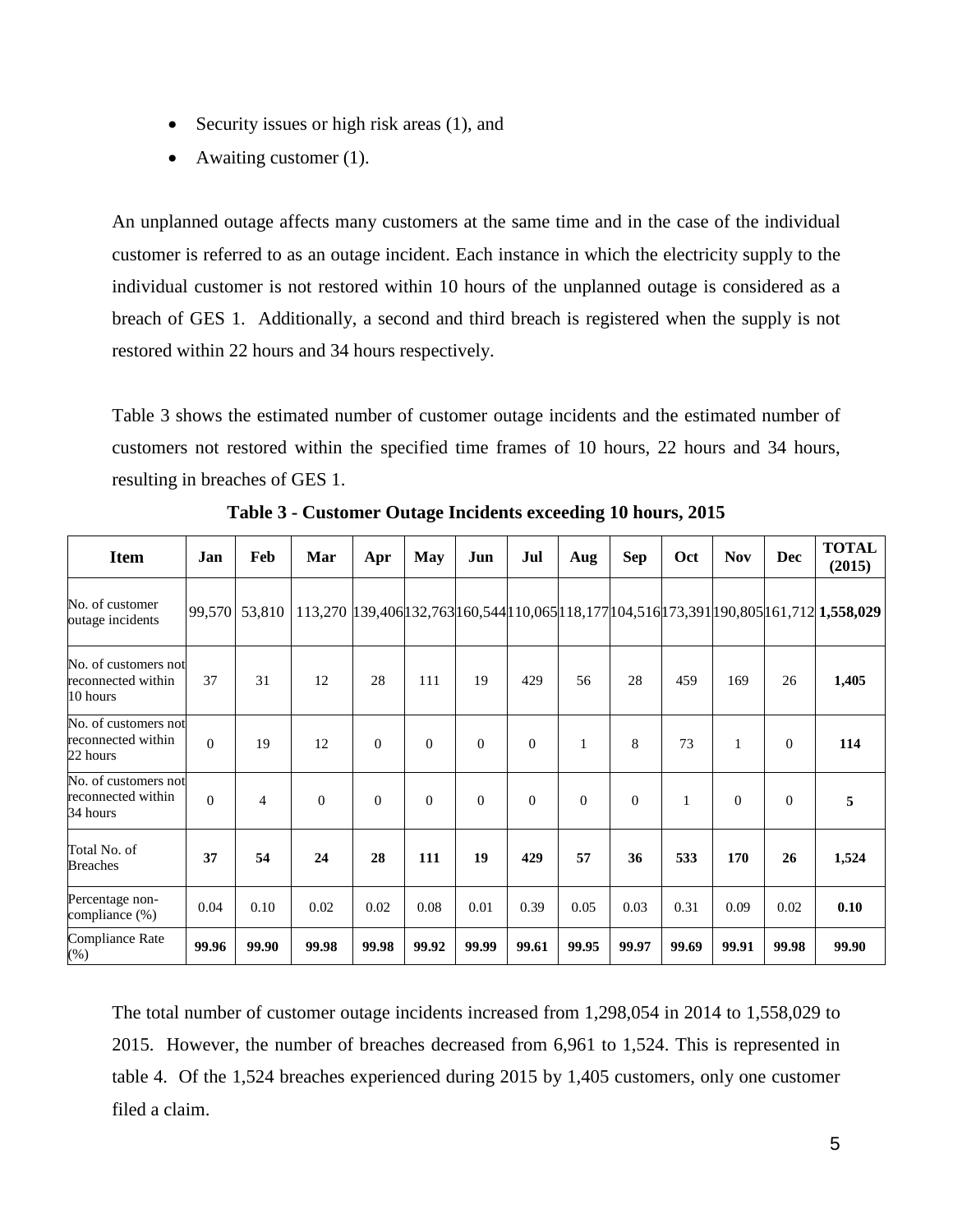<span id="page-14-1"></span>

| <b>Item</b>                                                   | 1st<br><b>Quarter</b> | 2 <sub>nd</sub><br><b>Quarter</b> | 3rd<br>Quarter | 4th<br><b>Quarter</b> | <b>TOTAL</b><br>2015 | <b>TOTAL</b><br>2014 |
|---------------------------------------------------------------|-----------------------|-----------------------------------|----------------|-----------------------|----------------------|----------------------|
| Total no. of customer outage<br>incidents>10 hours (Breaches) | 115                   | 158                               | 522            | 729                   | 1,524                | 6,961                |
| No. of customer outage incidents                              | 266,650               | 432,713                           | 332,758        | 525,908               | 1,558,029            | 1,298,054            |
| Percentage non-compliance (%)                                 | 0.04                  | 0.04                              | 0.16           | 0.14                  | 0.1                  | 0.5                  |
| <b>Compliance Rate (%)</b>                                    | 99.96                 | 99.96                             | 99.84          | 99.86                 | 99.9                 | 99.5                 |

**Table 4 - Response and Restoration Times of Supply, 2015**

GES 1 continues to be the standard with the largest estimated number of breaches and has the lowest number of claims. The Outage Management System (OMS) module of the Advanced Metering Infrastructure (AMI), which will facilitate the automated identification of the individual customers affected by outages and consequently the automatic processing of all breaches occurring under GES 1, is currently in its pilot stage. T&TEC has indicated that full implementation of this module is expected to be completed by the fourth quarter of 2016.

#### <span id="page-14-0"></span>**GES 2: Billing Punctuality (New customers).**

This standard seeks to ensure a prompt and efficient billing process for new customers. After a new service connection is made, the standard requires that the first bill be mailed to residential customers within 60 days, and to non-residential customers within 30 days.

There were 11,433 new residential customers connected to supply in 2015, which represented a 28% increase over 2014. Of these, bills were not mailed to five customers (0.04%) within the stipulated period. T&TEC was able to maintain its performance under this standard at 99.9% (See table 5).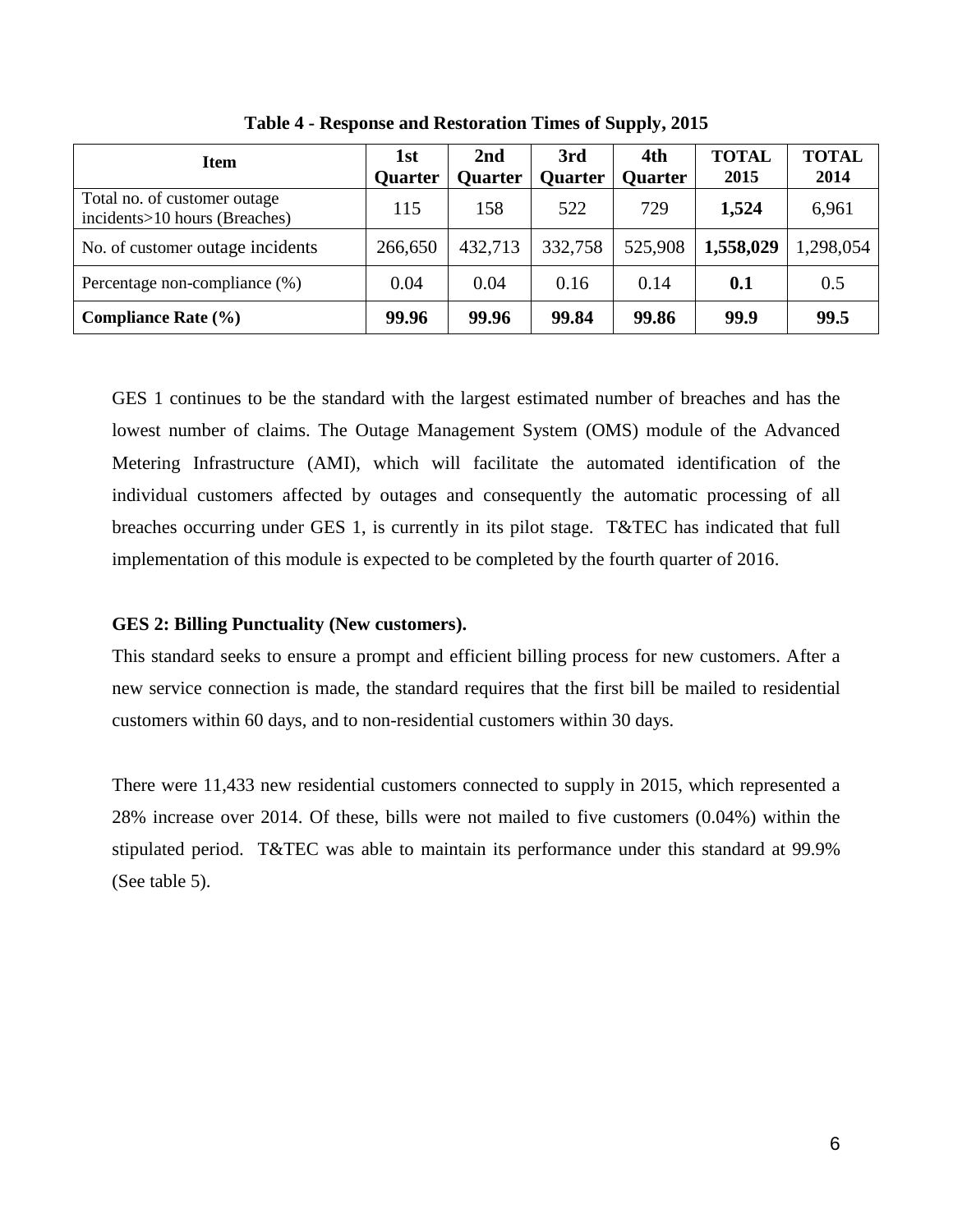<span id="page-15-1"></span>

| <b>Item</b>                                           | 1st<br><b>Quarter</b> | $2^{\text{nd}}$<br><b>Quarter</b> | 3 <sup>rd</sup><br><b>Quarter</b> | $4^{\text{th}}$<br><b>Quarter</b> | <b>TOTAL</b><br>2015 | <b>TOTAL</b><br>2014 |
|-------------------------------------------------------|-----------------------|-----------------------------------|-----------------------------------|-----------------------------------|----------------------|----------------------|
| No. of new Residential<br>customers requesting supply | 2,255                 | 3,021                             | 3,152                             | 3,005                             | 11,433               | 8,932                |
| No. of bills not mailed<br>within 60 days             |                       |                                   | 2                                 |                                   | 5                    | 6                    |
| Percentage Breach (%)                                 | 0.04                  | 0.03                              | 0.06                              | 0.03                              | 0.04                 | 0.07                 |
| <b>Compliance Rate (%)</b>                            | 99.96                 | 99.97                             | 99.94                             | 100.0                             | 99.96                | 99.93                |

**Table 5 - Billing Punctuality for Residential Customers, 2015**

There was a 40% increase in the number of non-residential customers connected to supply in 2015. Of the 98 customers, bills were not mailed to three of them within the stipulated time. Full compliance was achieved in the first quarter only. Performance during the second, third and fourth quarters fluctuated, resulting in an overall compliance rate of 96.9% for 2015 (See table 6).

<span id="page-15-2"></span>

| <b>Item</b>                                                          | 1st<br><b>Quarter</b> | 2 <sup>nd</sup><br><b>Quarter</b> | $3^{\text{rd}}$<br><b>Quarter</b> | $4^{\rm th}$<br><b>Quarter</b> | <b>TOTAL</b><br>2015 | <b>TOTAL</b><br>2014 |
|----------------------------------------------------------------------|-----------------------|-----------------------------------|-----------------------------------|--------------------------------|----------------------|----------------------|
| No. of new Non-<br><b>Residential customers</b><br>requesting supply | 19                    | 22                                | 35                                | 22                             | 98                   | 70                   |
| No. of bills not mailed<br>within 30 days (breach)                   | $\theta$              |                                   |                                   |                                | 3                    |                      |
| Percentage Breach (%)                                                | 0.0                   | 4.55                              | 2.86                              | 4.55                           | 3.06                 | 1.43                 |
| Compliance Rate (%)                                                  | 100.0                 | 95.45                             | 97.14                             | 95.45                          | 96.94                | 98.57                |

**Table 6 - Billing Punctuality for Non-Residential Customers, 2015**

#### <span id="page-15-0"></span>**GES 3: Reconnection after payment of overdue amounts or agreement.**

T&TEC disconnects customers for the non-payment of arrears. Once these have been settled or an agreement has been reached on a payment schedule, T&TEC is required to restore the service promptly. This standard requires that the reconnection of supply be completed within 24 hours after either full payment of the overdue amount or when the agreement is made.

There was a 15% increase in the number of customers that were disconnected for non-payment of arrears in 2015. Eighty-three percent of these customers made payments or arrangements. As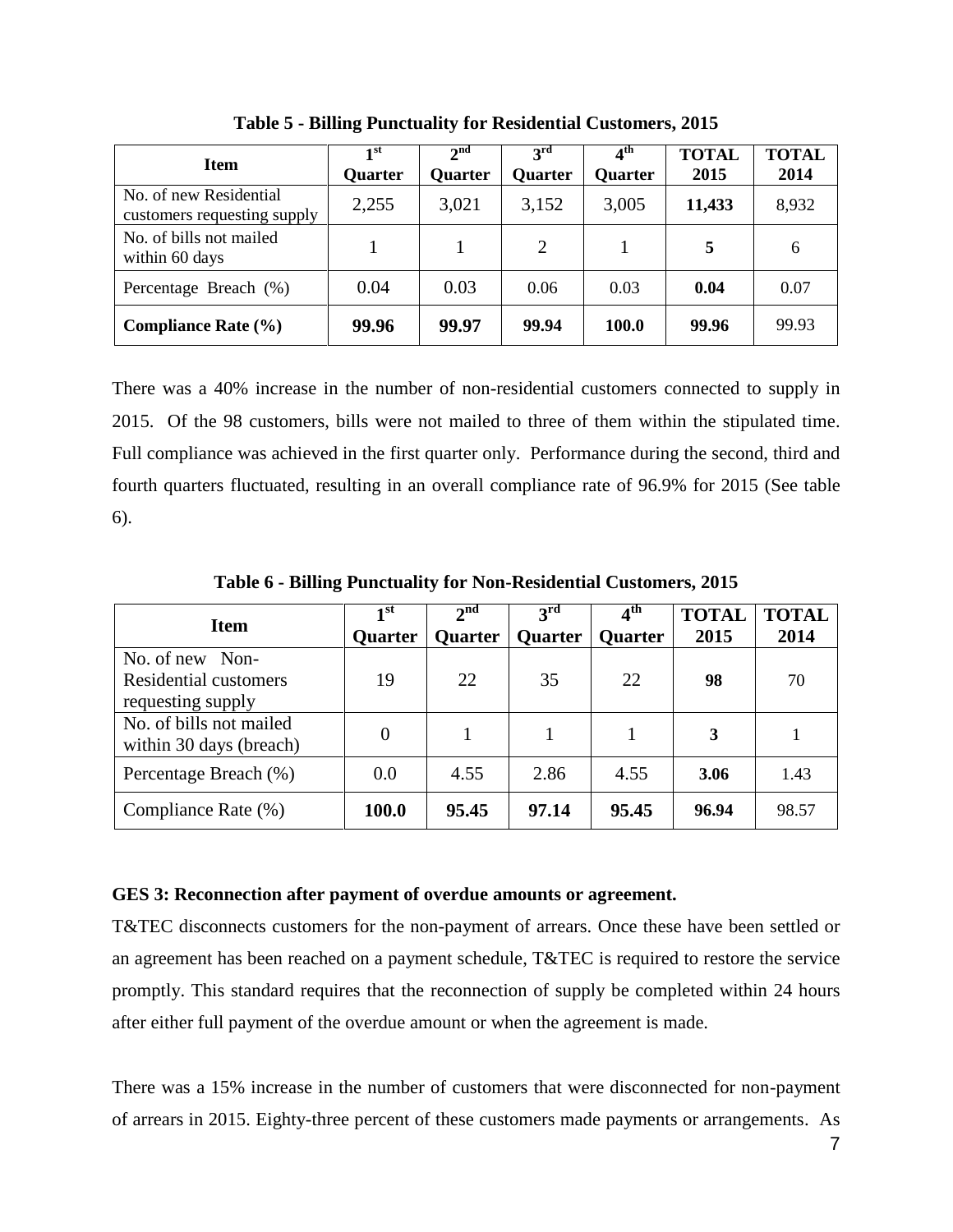shown in table 7, the majority of these customers were reconnected within 24 hours and the compliance rate remained relatively high for this standard.

<span id="page-16-1"></span>

| <b>Item</b>                               | 1 <sup>st</sup><br><b>Quarter</b> | 2 <sup>nd</sup><br><b>Quarter</b> | 3 <sup>rd</sup><br><b>Quarter</b> | $4^{\rm th}$<br>Quarter | <b>TOTAL</b><br>2015 | <b>TOTAL</b><br>2014 |
|-------------------------------------------|-----------------------------------|-----------------------------------|-----------------------------------|-------------------------|----------------------|----------------------|
| <b>Total Disconnections</b>               | 9,494                             | 8,999                             | 8,158                             | 7,366                   | 34,017               | 29,472               |
| Customers making<br>payments/arrangements | 6,959                             | 7,478                             | 7,065                             | 6,591                   | 28,093               | 25,758               |
| No. not reconnected<br>within 24 hours    | 3                                 | 6                                 |                                   |                         | 11                   | 23                   |
| Percentage Breach (%)                     | 0.04                              | 0.08                              | 0.01                              | 0.02                    | 0.04                 | 0.09                 |
| Compliance Rate (%)                       | 99.96                             | 99.92                             | 99.99                             | 99.98                   | 99.96                | 99.91                |

**Table 7 - Reconnection after Payment of Overdue Amounts or Agreement, 2015**

### <span id="page-16-0"></span>**GES 4: Making and Keeping Appointments.**

It is sometimes necessary for T&TEC to make appointments to visit customers' premises. In the event that the appointment made by T&TEC is not kept, it is the customer who experiences greater inconvenience. The standard requires that notice of inability to keep appointments be given to customers at least 24 hours before the appointment. There is non-compliance with the standard if an appointment is not kept within 1 hour of the specified time.

There were 1,229 appointments made in 2015. Of these, seventeen were cancelled with 24 hours notice being given, and the remainder were kept within 1 hour of the appointed time. Full compliance with this standard was achieved for all the quarters of 2015 (See table 8).

<span id="page-16-2"></span>

| <b>Item</b>                                                        | 1 <sup>st</sup><br><b>Quarter</b> | 2 <sup>nd</sup><br><b>Quarter</b> | $3^{\rm rd}$<br><b>Quarter</b> | $4^{\rm th}$<br><b>Quarter</b> | <b>TOTAL</b><br>2014 | <b>TOTAL</b><br>2014 |
|--------------------------------------------------------------------|-----------------------------------|-----------------------------------|--------------------------------|--------------------------------|----------------------|----------------------|
| No. of appointments arranged<br>with customers                     | 220                               | 290                               | 420                            | 299                            | 1,229                | 1,055                |
| No. of appointments not kept<br>within 1hr of appointed time       | 0                                 | $\overline{0}$                    | $\Omega$                       | $\Omega$                       | $\bf{0}$             | $\overline{0}$       |
| No. of appointments cancelled or<br>postponed with 24 hours notice | $\theta$                          | $\Omega$                          | 13                             | 4                              | 17                   | 22                   |
| Percentage Breach (%)                                              | 0.0                               | 0.0                               | 0.0                            | 0.0                            | 0.0                  | 0.0                  |
| <b>Compliance Rate (%)</b>                                         | 100.0                             | 100.0                             | 100.0                          | 100.0                          | 100.0                | 100.0                |

**Table 8 - Making and Keeping Appointments, 2015**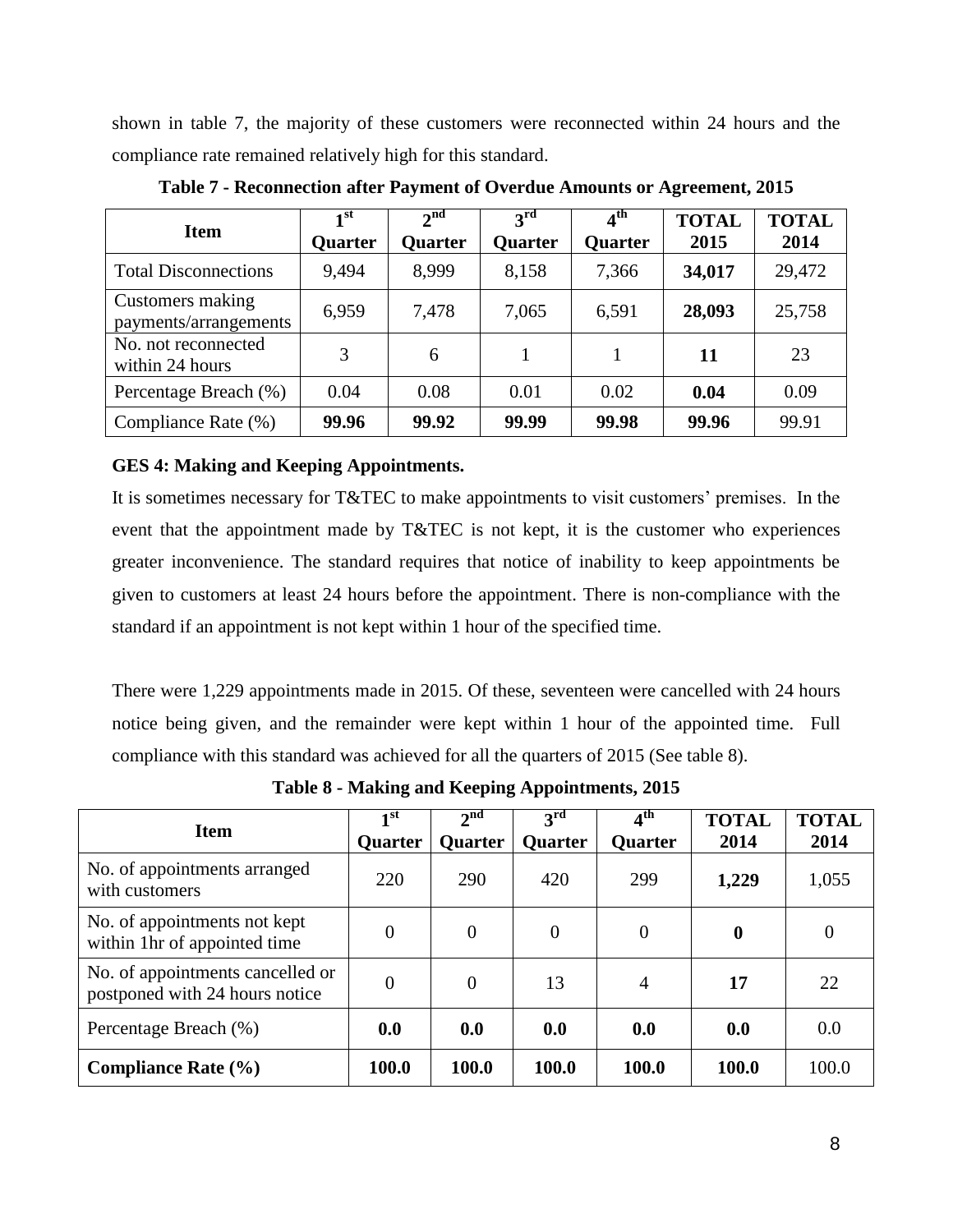#### <span id="page-17-0"></span>**GES 5: Investigation of Voltage Complaints**

T&TEC is governed by the Electricity Supply Rules made under Section 15 of the Electricity (Inspection) Act Chapter 54.72 to supply its customers at specified voltage levels, where the supply voltage level shall not vary beyond six percent above or below the nominal supply voltage. When a customer reports that the electricity supply is outside the permitted voltage range, T&TEC determines whether a visit is required based on the current conditions of the electricity network and must visit within 24 hours when necessary. If a problem does exist, T&TEC must rectify the problem within 15 working days. A breach occurs if the service provider fails to visit or correct the problem within the respective periods specified.

The total number of voltage complaints received continued to decrease, with a 19% reduction recorded in 2015. T&TEC determined that 2,742 of the 2,931 complaints received, required a visit and responded to all except four within 24 hours. Under this standard, T&TEC is required to identify which complaints were legitimate voltage complaints after the visit. Of the 2,742 visits made, T&TEC reported that 1,467 or 54% of the complaints were in fact legitimate. Five of these were not rectified within 15 working days. Thus, the overall compliance rate for rectification of voltage complaints in 2015 was 99.7%. The performance is summarized in table 9.

<span id="page-17-1"></span>

| <b>Item</b>                                                  | 1 <sup>st</sup><br>Quarter | 2 <sup>nd</sup><br><b>Quarter</b> | $3^{\text{rd}}$<br><b>Quarter</b> | $4^{\rm th}$<br><b>Quarter</b> | <b>TOTAL</b><br>2015    | <b>TOTAL</b><br>2014 |
|--------------------------------------------------------------|----------------------------|-----------------------------------|-----------------------------------|--------------------------------|-------------------------|----------------------|
| No. of voltage complaints<br>received                        | 670                        | 641                               | 804                               | 816                            | 2,931                   | 3,621                |
| No. of complaints where visit<br>was necessary               | 632                        | 621                               | 762                               | 727                            | 2,742                   | 3,369                |
| No. of complaints not<br>responded to within 24 hours        | $\boldsymbol{0}$           | $\overline{0}$                    | 3                                 | $\mathbf{1}$                   | $\overline{\mathbf{4}}$ | 9                    |
| Percentage Breach                                            | 0.0                        | 0.0                               | 0.4                               | 0.1                            | 0.1                     | 0.3                  |
| <b>Compliance Rate</b>                                       | 100.0                      | 100.0                             | 99.6                              | 99.9                           | 99.9                    | 99.7                 |
| No. of legitimate voltage<br>complaints                      | 350                        | 341                               | 416                               | 360                            | 1,467                   | 1,069                |
| No. of complaints not<br>rectified within 15 working<br>days | $\mathbf{1}$               | $\mathbf{1}$                      | $\overline{2}$                    | 1                              | 5                       | 10                   |
| Percentage Breach                                            | 0.3                        | 0.3                               | 0.5                               | 0.3                            | 0.3                     | 0.9                  |

**Table 9 - Correction of Low/High Voltage, 2015**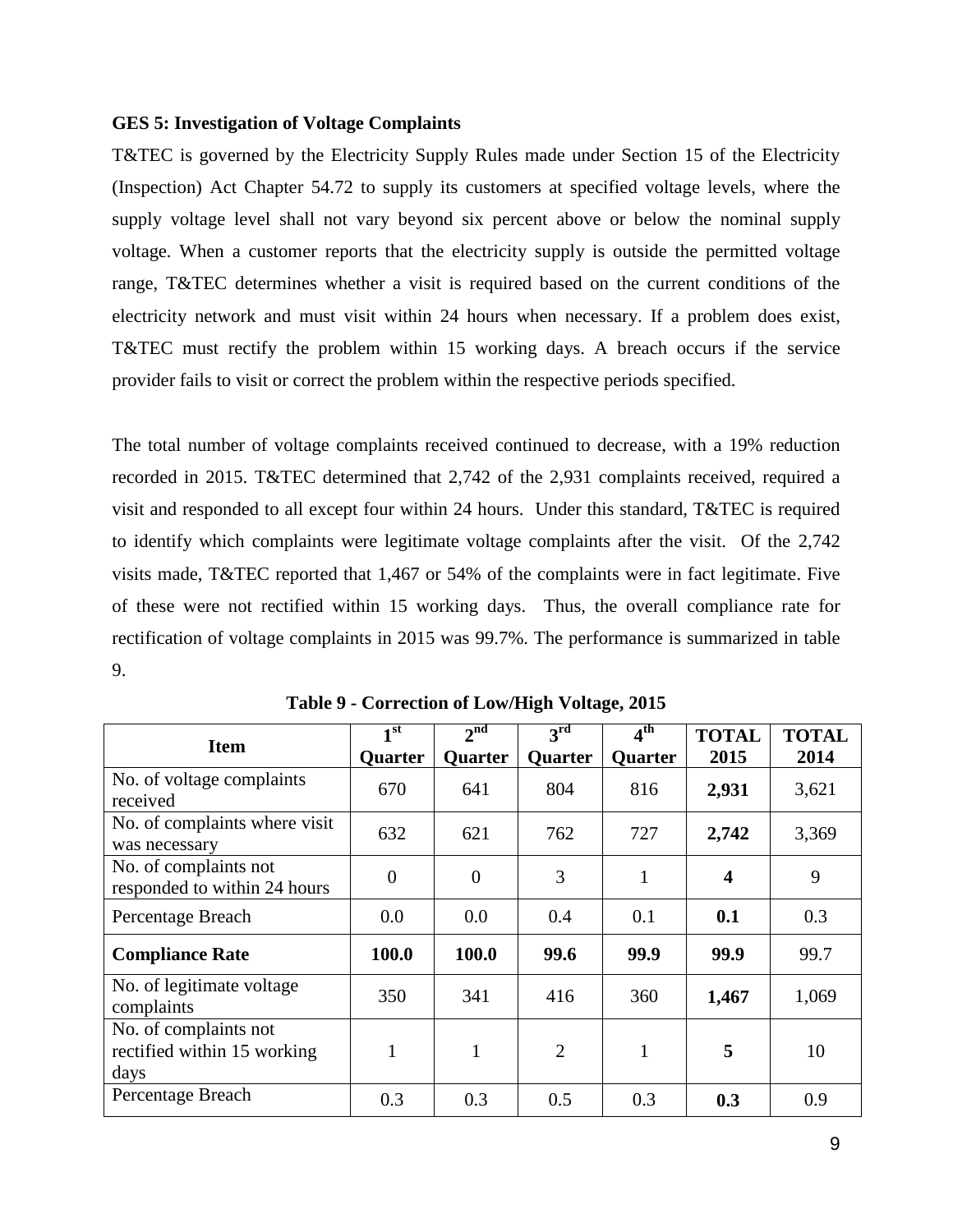| <b>Compliance Rate</b> | 99.7 | $-90-1$<br>,,,, | 99.5 | 99.7 | $\sim 00$<br>$\sim$ . | ۵Q |
|------------------------|------|-----------------|------|------|-----------------------|----|
|------------------------|------|-----------------|------|------|-----------------------|----|

#### <span id="page-18-0"></span>**GES 6: Responding to Billing and Payment Queries**

This standard states that T&TEC must respond to a customer's billing and payment queries within 15 working days with a substantive response. Failure to do so is considered a breach of the standard.

There was a slight increase in the number of billing and payment queries received in 2015. Of the 21,224 queries received, all were responded to within the specified time frame. Therefore, there continued to be full compliance in each quarter of 2015, as seen in table 10.

<span id="page-18-2"></span>

| <b>Item</b>                                       | 1 <sup>st</sup><br><b>Quarter</b> | 2 <sup>nd</sup><br><b>Quarter</b> | $3^{\rm rd}$<br><b>Quarter</b> | 4 <sup>th</sup><br><b>Quarter</b> | <b>TOTAL</b><br>2015 | <b>TOTAL</b><br>2014 |
|---------------------------------------------------|-----------------------------------|-----------------------------------|--------------------------------|-----------------------------------|----------------------|----------------------|
| Number of billing and payment<br>queries          | 5,396                             | 4,943                             | 5,026                          | 5,859                             | 21,224               | 21,046               |
| Number not responded to within<br>15 working days | 0                                 | $\Omega$                          | 0                              | 0                                 | 0                    | 0                    |
| Percentage Breach (%)                             | 0.0                               | 0.0                               | 0.0                            | 0.0                               | 0.0                  | 0.0                  |
| Compliance Rate $(\% )$                           | 100.0                             | 100.0                             | 100.0                          | 100.0                             | 100.0                | 100.0                |

**Table 10 - Responding to Billing and Payment Queries, 2015**

#### <span id="page-18-1"></span>**GES 7: New Connection to Supply**

This standard seeks to ensure that new connections to supply are carried out on a timely basis after all necessary paperwork has been completed. It states that T&TEC must complete a new connection to supply within 3 working days after submission of all payments and documentation or by a mutually agreed upon date. In instances where network augmentation works are required, the aforementioned stipulation will apply from the date of completion of such works.

There were 13,630 requests for new connections in 2015, which represented a 13% increase over 2014. Of these, eighteen were not made within the specified time. This resulted in an annual compliance rate of 99.9% (See table 11).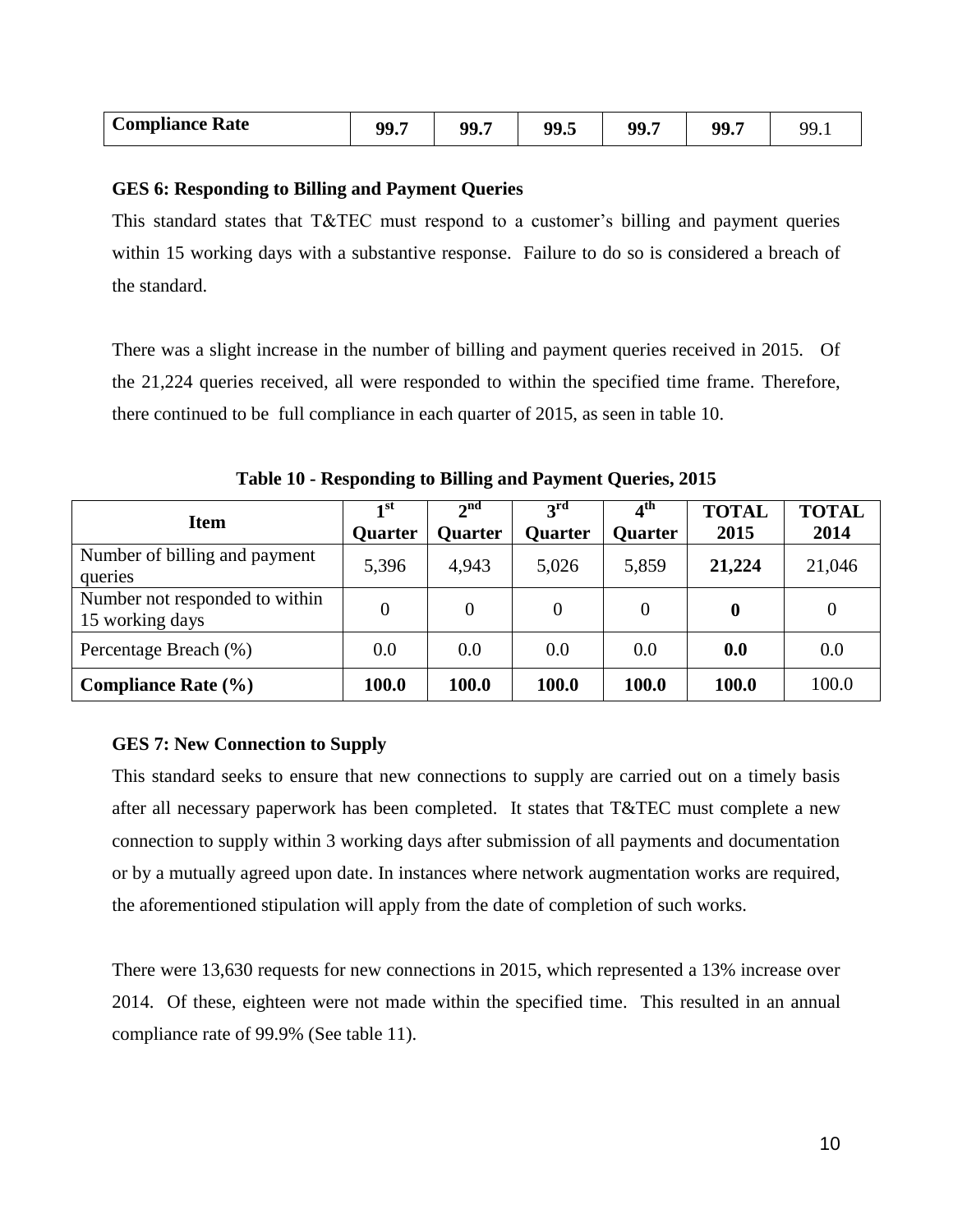<span id="page-19-1"></span>

| <b>Item</b>                                                                      | $\mathbf{1}^{\mathrm{st}}$<br><b>Quarter</b> | $2^{nd}$<br><b>Quarter</b> | 3 <sup>rd</sup><br><b>Ouarter</b> | 4 <sup>th</sup><br><b>Quarter</b> | <b>TOTAL</b><br>2015 | <b>TOTAL</b><br>2014 |
|----------------------------------------------------------------------------------|----------------------------------------------|----------------------------|-----------------------------------|-----------------------------------|----------------------|----------------------|
| No. of connection requests                                                       | 2,975                                        | 3,195                      | 4,126                             | 3,334                             | 13,630               | 12,060               |
| No. of connections not made<br>within 3 working days or by the<br>specified date | 3                                            | $\overline{0}$             | 15                                | $\theta$                          | 18                   | 65                   |
| Percentage Breach (%)                                                            | 0.1                                          | 0.0                        | 0.4                               | 0.0                               | 0.1                  | 0.5                  |
| Compliance Rate $(\% )$                                                          | 99.9                                         | 100.0                      | 99.6                              | 100.0                             | 99.9                 | 99.5                 |

**Table 11 - Connection to Supply, 2015**

#### <span id="page-19-0"></span>**GES 8: Payments owed under Guaranteed Standards**

The Guaranteed Standards Scheme, as described in this section, not only sets prescribed levels of service, but also sets penalties for failure to meet these levels. This standard requires that compensatory payment to the customer's account be made within 30 working days for nonresidential customers and 60 days for residential customers, after the claim has been accepted by T&TEC. The standard requires T&TEC to pay a further \$50 to any customer whose account is not credited within the specified timeframe.

In respect of GES 1 customers must notify the utility that there was a breach and make a claim for the compensatory payment. For the standards, GES 2 to GES 7, T&TEC should be aware of breaches that have occurred, and is required to automatically process and credit payments to customers' accounts. The information on breaches of GES 8 is presented in table 12.

There was one claim under GES 1 and 64 claims across GES 2 to GES 7 from residential customers. Of these 65 claims, 18 were not paid within the specified time frame, making them eligible for compensation under GES 8. According to the data submitted, none of these 65 customers were compensated, resulting in a compliance rate of 0%.

T&TEC has continued to assure the RIC that these customers are compensated, however, the evidence to support this assurance has not been forth coming. This continues to be an area of poor performance and T&TEC is urged to take every step necessary to rectify same.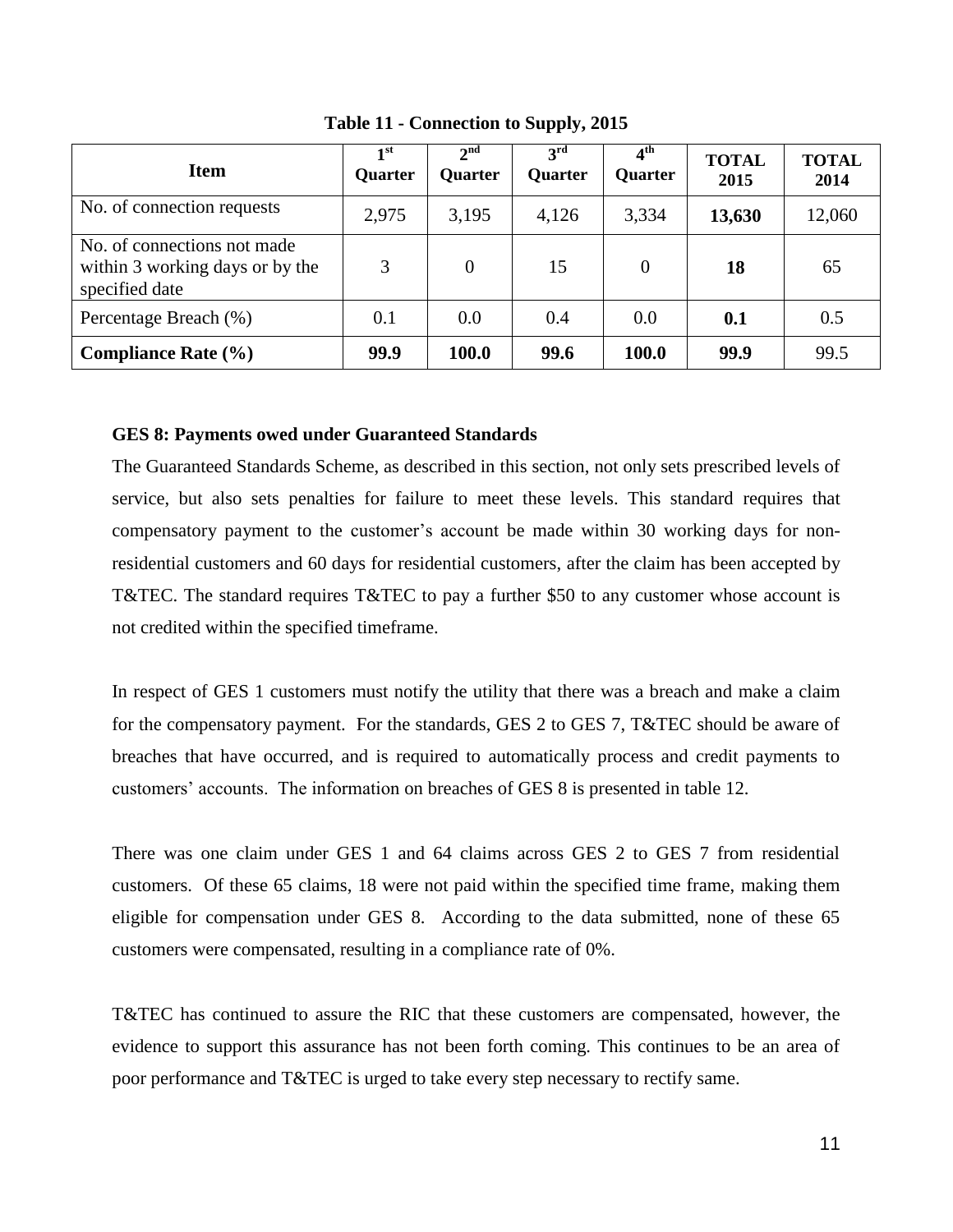<span id="page-20-0"></span>

| <b>Item</b>                                                                         | 1 <sup>st</sup><br>Quarter | $2^{\text{nd}}$<br>Quarter | 3 <sup>rd</sup><br><b>Quarter</b> | 4 <sup>th</sup><br>Quarter | <b>TOTAL</b><br>2015 | <b>TOTAL</b><br>2014 |
|-------------------------------------------------------------------------------------|----------------------------|----------------------------|-----------------------------------|----------------------------|----------------------|----------------------|
| Number of Residential claims not paid<br>within 60 working days                     | $\Omega$                   |                            | 16                                |                            | 18                   | 66                   |
| Number of Residential claims further<br>compensated for late or non-payment         | N/A                        | $\overline{0}$             | $\Omega$                          | $\Omega$                   | $\theta$             |                      |
| Percentage Breach (%)                                                               | N/A                        | 100.0                      | 100.0                             | 100.0                      | 100.0                | 98.5                 |
| <b>Compliance Rate (%)</b>                                                          | N/A                        | 0.0                        | 0.0                               | 0.0                        | 0.0                  | 1.5                  |
| Number of Non-Residential claims<br>not paid within 30 working days                 | $\theta$                   | $\boldsymbol{0}$           | $\theta$                          | $\theta$                   | $\mathbf{0}$         | $\overline{0}$       |
| Number of Non-Residential claims<br>further compensated for late or non-<br>payment | N/A                        | N/A                        | N/A                               | N/A                        | N/A                  | N/A                  |
| Percentage Breach (%)                                                               | N/A                        | N/A                        | N/A                               | N/A                        | N/A                  | N/A                  |
| <b>Compliance Rate (%)</b>                                                          | N/A                        | N/A                        | N/A                               | N/A                        | N/A                  | N/A                  |

**Table 12 - Payments owed under Guaranteed Standards, 2015**

N/A – Not Applicable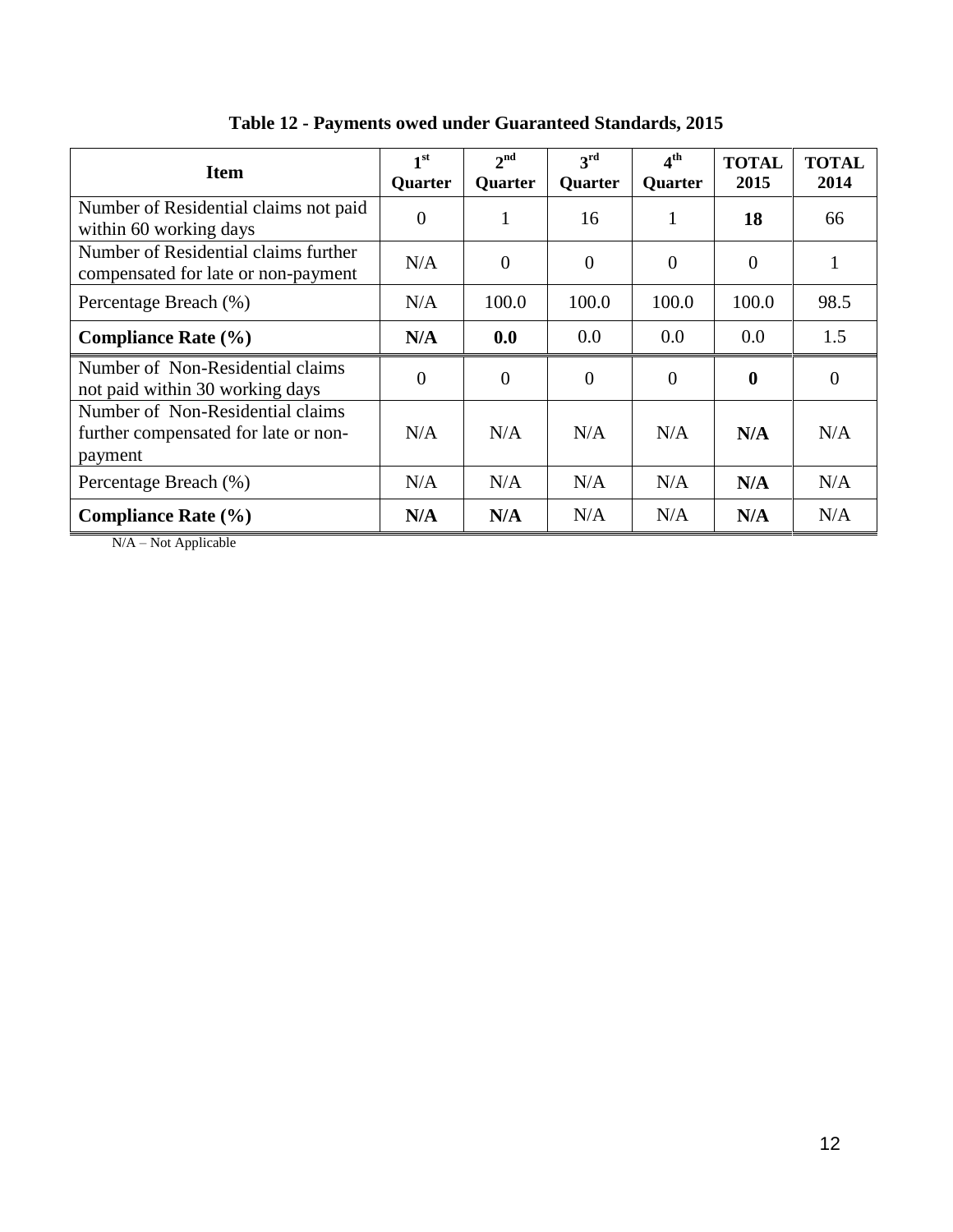# <span id="page-21-0"></span>**SECTION 3 COMPENSATORY PAYMENTS**

The QSS for the Electricity Transmission and Distribution Sector is a guaranteed standards scheme that imposes a penalty on the service provider when the targets set for the guaranteed standards are not met. The quantum of the compensatory payment is intended to incentivize T&TEC without being unduly punitive. T&TEC is required to credit the payment automatically to the customer's account for breaches of the guaranteed standards, except in the case of GES 1. Customers are required to submit a claim for breaches under this standard, as T&TEC is currently unable to identify the individual customers who experienced outages greater than ten hours.

In assessing the effectiveness of the guaranteed standards scheme, the number of breaches must be determined, as well as the payments due for these breaches. There were 1,588 breaches occurring across standards GES 1 to GES 8 that were eligible for compensatory payment. The total amount of compensatory payment due was calculated based on the amount specified by the standard<sup>4</sup>. Based on the number of breaches, the sum of the compensatory payments is estimated to be at least \$95,388. This information is presented in table 13.

| <b>Standard</b>  | Number of<br><b>Breaches</b> | <b>Penalty</b><br>Payment (\$) | <b>Minimum</b><br><b>Payment Due (\$)</b> |
|------------------|------------------------------|--------------------------------|-------------------------------------------|
| GES <sub>1</sub> | 1,524                        | 60                             | 91,440                                    |
| GES <sub>2</sub> | 8                            | 50                             | 400                                       |
| GES <sub>3</sub> | 11                           | 118                            | 1,298                                     |
| GES <sub>4</sub> | 0                            | 50                             |                                           |
| GES <sub>5</sub> | 9                            | 50                             | 450                                       |
| GES <sub>6</sub> | $\Omega$                     | 50                             | 0                                         |
| GES <sub>7</sub> | 18                           | 50                             | 900                                       |
| GES <sub>8</sub> | 18                           | 50                             | 900                                       |
| <b>TOTAL</b>     | 1,588                        |                                | 95,388                                    |

<span id="page-21-1"></span>**Table 13 - Breaches and Payments Due under the Guaranteed Standards, 2015**

 $\overline{a}$ 

<sup>&</sup>lt;sup>4</sup> In the cases where the quantum of the payment varied according to customer category and the category was not distinguished, the lesser value was used in the computation.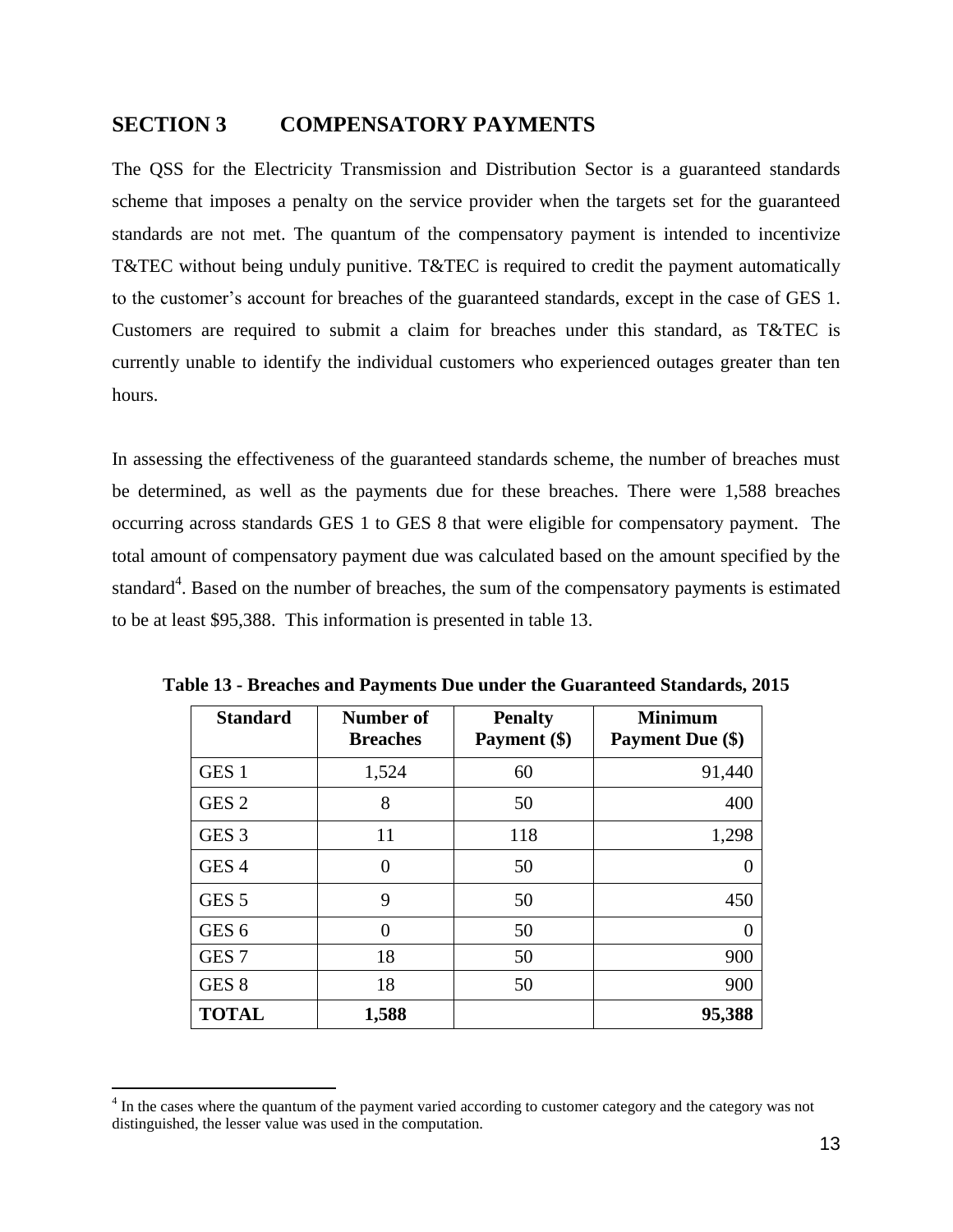T&TEC has reported that only 32 compensatory payments were made to customers, totalling \$2,258, which is 2.4% of the entire estimated amount. This information is presented in table 14.

<span id="page-22-0"></span>

| <b>Standard</b>  | <b>Total Number of</b><br><b>Breaches</b> | <b>Total Number of Claims</b><br>Submitted*/Processed | <b>Total Payments</b><br>$made$ (\; \) |
|------------------|-------------------------------------------|-------------------------------------------------------|----------------------------------------|
| GES $1*$         | 1,524                                     | 1                                                     | 60                                     |
| GES <sub>2</sub> | 8                                         | 8                                                     | 400                                    |
| GES <sub>3</sub> | 11                                        | 11                                                    | 1,298                                  |
| GES <sub>4</sub> | 0                                         | $\bf{0}$                                              | $\bf{0}$                               |
| GES <sub>5</sub> | 9                                         | 7                                                     | 350                                    |
| GES <sub>6</sub> | 0                                         | 0                                                     | $\boldsymbol{0}$                       |
| GES <sub>7</sub> | 18                                        | 3                                                     | 150                                    |
| GES <sub>8</sub> | 18                                        | $\overline{2}$                                        | $\boldsymbol{0}$                       |
| <b>Totals</b>    | 1,588                                     | 32                                                    | 2,258                                  |

**Table 14 - Breaches, Claims and Payments under the Guaranteed Standards, 2015**

\*Claims under GES 1 must be submitted by customer before they can be processed, while claims under GES2 –GES 8 are generated automatically.

With respect to the automatic compensation, T&TEC paid \$2,198 (56%) of the \$3,948 due. The systems involved in processing these compensatory payments still need to be revised and improved.

Automatic compensation for GES 1 is expected to commence once the Outage Management System is successfully implemented. T&TEC has indicated that a pilot programme has been implemented in one of its Distribution Areas and full roll-out is expected to be completed by the end of 2016.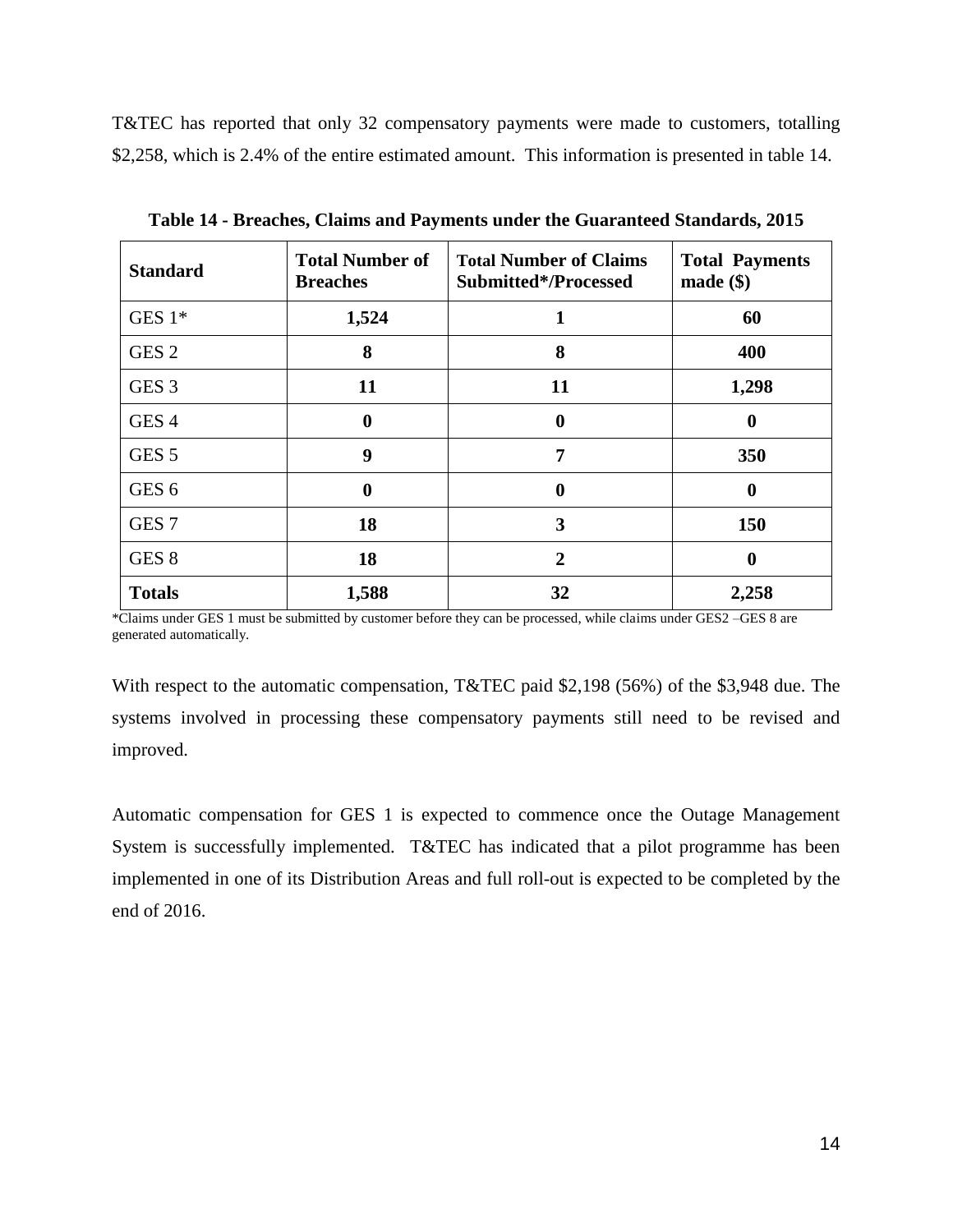# <span id="page-23-0"></span>**SECTION 4 PERFORMANCE REVIEW: OVERALL STANDARDS FOR 2015**

#### <span id="page-23-1"></span>**4.1 Overall Standards**

Overall standards are those standards which cover areas of service where it is not appropriate or feasible to give individual guarantees, but where the expectation is that the utility will provide pre-determined minimum levels of service. These standards generally relate to the reliability of service affecting a group of customers. There are seven such standards in place for T&TEC.

### <span id="page-23-2"></span>**OES 1: Frequency of Meter Reading.**

This standard aims to have all meters read when scheduled. The performance measures are as follows:

- 90% of all residential and commercial meters read when scheduled, and
- 90% of all industrial meters read every month.

As at the end of 2015, there were 457,926 residential and commercial meters installed. These meters are scheduled to be read six times per year. T&TEC was able to complete 98% of the 2,706,575 scheduled readings for residential and commercial meters as shown in table 15**.** This is in full compliance with the performance measure of 90% of the meters being read as scheduled.

<span id="page-23-3"></span>

| <b>Item</b>                     | 1 <sup>st</sup> | 2nd            | 3rd     | 4th            | <b>TOTAL</b> | <b>TOTAL</b> |
|---------------------------------|-----------------|----------------|---------|----------------|--------------|--------------|
|                                 | <b>Quarter</b>  | <b>Quarter</b> | Quarter | <b>Quarter</b> | 2015         | 2014         |
| No. of residential and          |                 |                |         |                |              |              |
| commercial meters installed at  | 449,589         | 452,205        | 455,404 | 457,926        | 457,926      | 447,102      |
| end of period                   |                 |                |         |                |              |              |
| No. of scheduled readings for   |                 |                |         |                |              |              |
| residential and commercial      | 750,705         | 596,662        | 685,437 | 673,771        | 2,706,575    | 2,652,573    |
| meters                          |                 |                |         |                |              |              |
| No. of residential and          |                 |                |         |                |              |              |
| commercial meters readings      | 739,384         | 577,165        | 674,226 | 657,725        | 2,648,500    | 2,609,839    |
| completed according to schedule |                 |                |         |                |              |              |
| Percentage of residential and   |                 |                |         |                |              |              |
| commercial meters read          | 99%             | 96%            | 98%     | 98%            | 98%          | 98%          |
| according to schedule           |                 |                |         |                |              |              |
| Percentage breach (%)           | 0.0             | 0.0            | 0.0     | 0.0            | 0.0          | 0.0          |
| <b>Compliance Rate (%)</b>      | 100.0           | 100.0          | 100.0   | 100.0          | 100.0        | 100.0        |

**Table 15 - Frequency of Meter Reading, Residential and Commercial, 2015**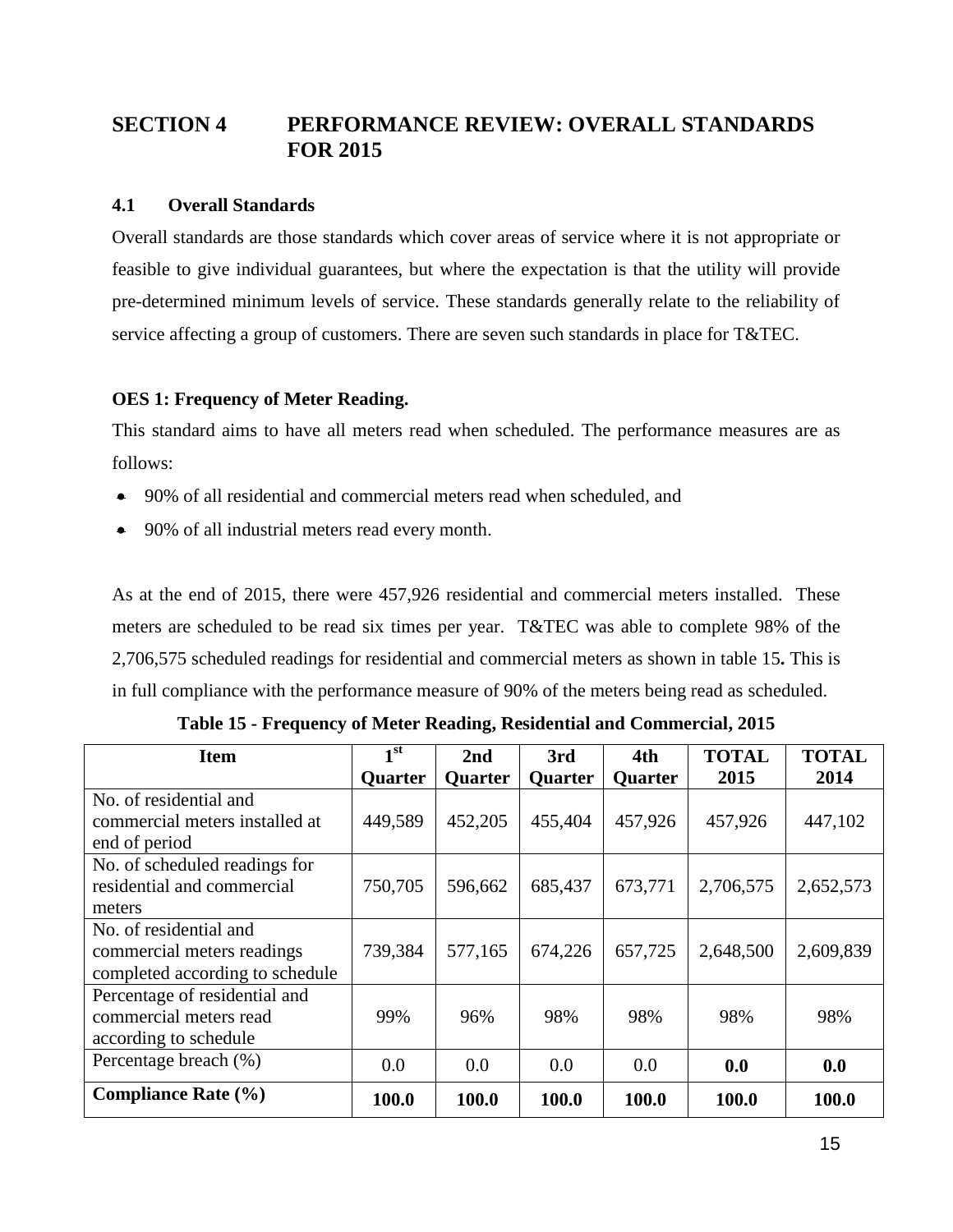The number of industrial meters installed increased from 3,586 at the end of 2014 to 3,730 at the end of 2015, similar to the rate of increase that occurred in 2014. (See table 16). T&TEC complied with the standard in every quarter of 2015, with performance always above the required level of 90% of meters being read every month, resulting in 100% compliance for 2015.

<span id="page-24-1"></span>

|                                              | $\mathbf{1}^{\mathrm{st}}$ | 2 <sup>nd</sup> | 3rd            | 4th            | <b>TOTAL</b> | <b>TOTAL</b> |
|----------------------------------------------|----------------------------|-----------------|----------------|----------------|--------------|--------------|
| <b>Item</b>                                  | <b>Quarter</b>             | <b>Quarter</b>  | <b>Quarter</b> | <b>Quarter</b> | 2015         | 2014         |
| No of industrial meters at end of period     | 3,622                      | 3,647           | 3,695          | 3,730          | 3,730        | 3,586        |
| No. of scheduled readings for industrial     | 10,828                     | 10,908          | 11,026         | 11,151         | 43,913       | 42,176       |
| meters                                       |                            |                 |                |                |              |              |
| No. of actual readings for industrial meters | 10,035                     | 10,471          | 10,205         | 10,564         | 41,275       | 41,116       |
| Percentage of industrial meter readings      | 93%                        | 96%             | 93%            | 95%            | 94%          | 98%          |
| Percentage breach (%)                        | 0.0                        | 0.0             | 0.0            | 0.0            | 0.0          | 0.0          |
| <b>Compliance Rate (%)</b>                   | 100.0                      | 100.0           | 100.0          | 100.0          | 100.0        | 100.0        |

**Table 16 - Frequency of Meter Reading, Industrial, 2015**

### <span id="page-24-0"></span>**OES 2: Billing Punctuality.**

T&TEC's customers are billed by cycles in each of its five Distribution Areas. Bills are mailed to the customers in the respective cycles after the meters have been read or estimated according to the schedule. This standard seeks to ensure timely billing and requires that 98% of all bills be mailed to customers within ten working days after meter reading or estimation. T&TEC mailed all bills within the stipulated time frame, resulting in 100% compliance under this standard (See table 17).

**Table 17 - Billing Punctuality, 2015**

<span id="page-24-2"></span>

| <b>Item</b>                                                 | 1 <sup>st</sup><br><b>Quarter</b> | 2 <sup>nd</sup><br><b>Quarter</b> | $3^{\rm rd}$<br><b>Quarter</b> | $\mathbf{A}^{\text{th}}$<br><b>Quarter</b> | <b>TOTAL</b><br>2015 | <b>TOTAL</b><br>2014 |
|-------------------------------------------------------------|-----------------------------------|-----------------------------------|--------------------------------|--------------------------------------------|----------------------|----------------------|
| No. of meters read and estimated                            | 749,419                           | 587,636                           | 683,782                        | 668,289                                    | 2,689,126            | 2,652,731            |
| No. of bills not mailed within 10<br>working days           | $\overline{0}$                    | 0                                 | $\overline{0}$                 | $\Omega$                                   | $\mathbf 0$          | $\theta$             |
| No. of bills<br>within 10<br>mailed<br>working days         | 749,419                           | 587,636                           | 683,782                        | 668,289                                    | 2,689,126            | 2,652,731            |
| Percentage of bills mailed within 10<br>working days $(\%)$ | 100                               | 100                               | 100                            | 100                                        | <b>100</b>           | 100                  |
| Percentage breach (%)                                       | 0.0                               | 0.0                               | 0.0                            | 0.0                                        | 0.0                  | 0.0                  |
| Compliance Rate $(\% )$                                     | 100.0                             | 100.0                             | 100.0                          | 100.0                                      | 100.0                | 100.0                |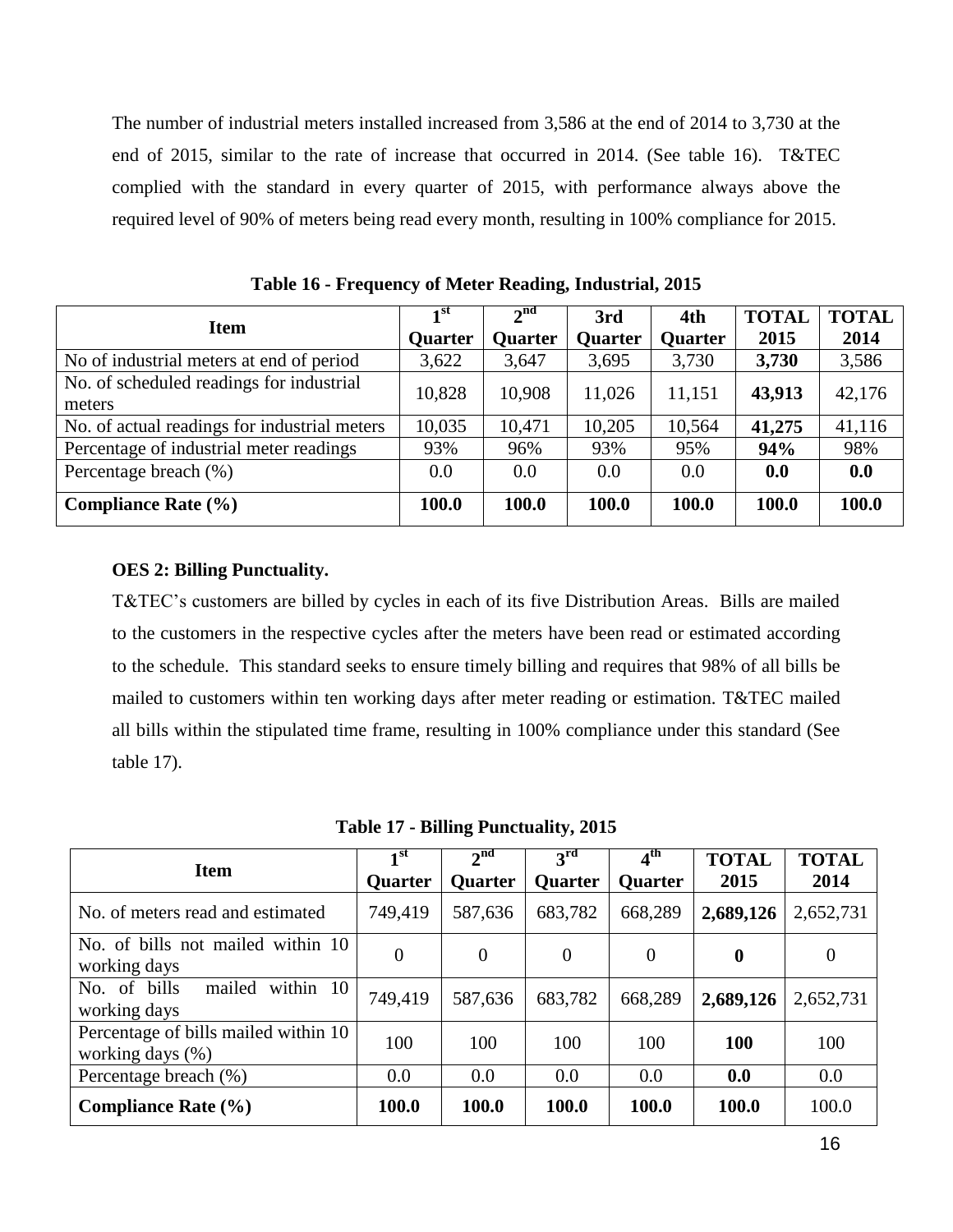#### <span id="page-25-0"></span>**OES 3: Responding to Meter Problems**

Properly functioning meters are important for accurately registering a customer's consumption. The Overall Standard, OES 3, requires that T&TEC responds to customers' meter problems within 10 working days, 95% of the time, either by visiting the premises or with a substantive response.

There were 2,140 reports of meter problems received in 2015 as shown in table 18. The average compliance was 94.7%, an improvement on the 87.6% compliance rate achieved in 2014.

<span id="page-25-2"></span>

| <b>Item</b>                                                       | 1 <sup>st</sup><br><b>Quarter</b> | $2^{\text{nd}}$<br><b>Quarter</b> | $2^{\text{rd}}$<br><b>Quarter</b> | 4 <sup>th</sup><br><b>Quarter</b> | <b>TOTAL</b><br>2015 | <b>TOTAL</b><br>2014 |
|-------------------------------------------------------------------|-----------------------------------|-----------------------------------|-----------------------------------|-----------------------------------|----------------------|----------------------|
| No. of meter problems reported                                    | 706                               | 377                               | 592                               | 465                               | 2,140                | 2,716                |
| No. of meters problems not<br>responded to within 10 working days | 50                                | 3                                 | 147                               | 17                                | 217                  | 457                  |
| Percentage responded to within 10<br>working days (%)             | 93                                | 99                                | 79                                | 96                                | 90                   | 83.2                 |
| Percentage breach (%)                                             | 2.0                               | 0.0                               | 24.8                              | 0.0                               | 5.3                  | 12.4                 |
| Compliance Rate $(\% )$                                           | 98.0                              | 100.0                             | 75.2                              | 100.0                             | 94.7                 | 87.6                 |

**Table 18 - Response to Meter Problems, 2015**

## <span id="page-25-1"></span>**OES 4: Prior Notice of Planned Outages.**

T&TEC routinely performs maintenance or repair work on the transmission and distribution system, which may involve the interruption of supply. This standard requires T&TEC to give at least three days advance notice of planned outages to customers as a courtesy for the inconveniences that might arise.

There were 1,482 planned outages for the year. Of these, 46 were planned outages for which three days advance notice was not given. T&TEC's performance improved from 2014, with the average compliance rate increasing from 91.2% to 96.9% (See table 19). There were 28 occasions when the duration of the planned outages exceeded the specified time.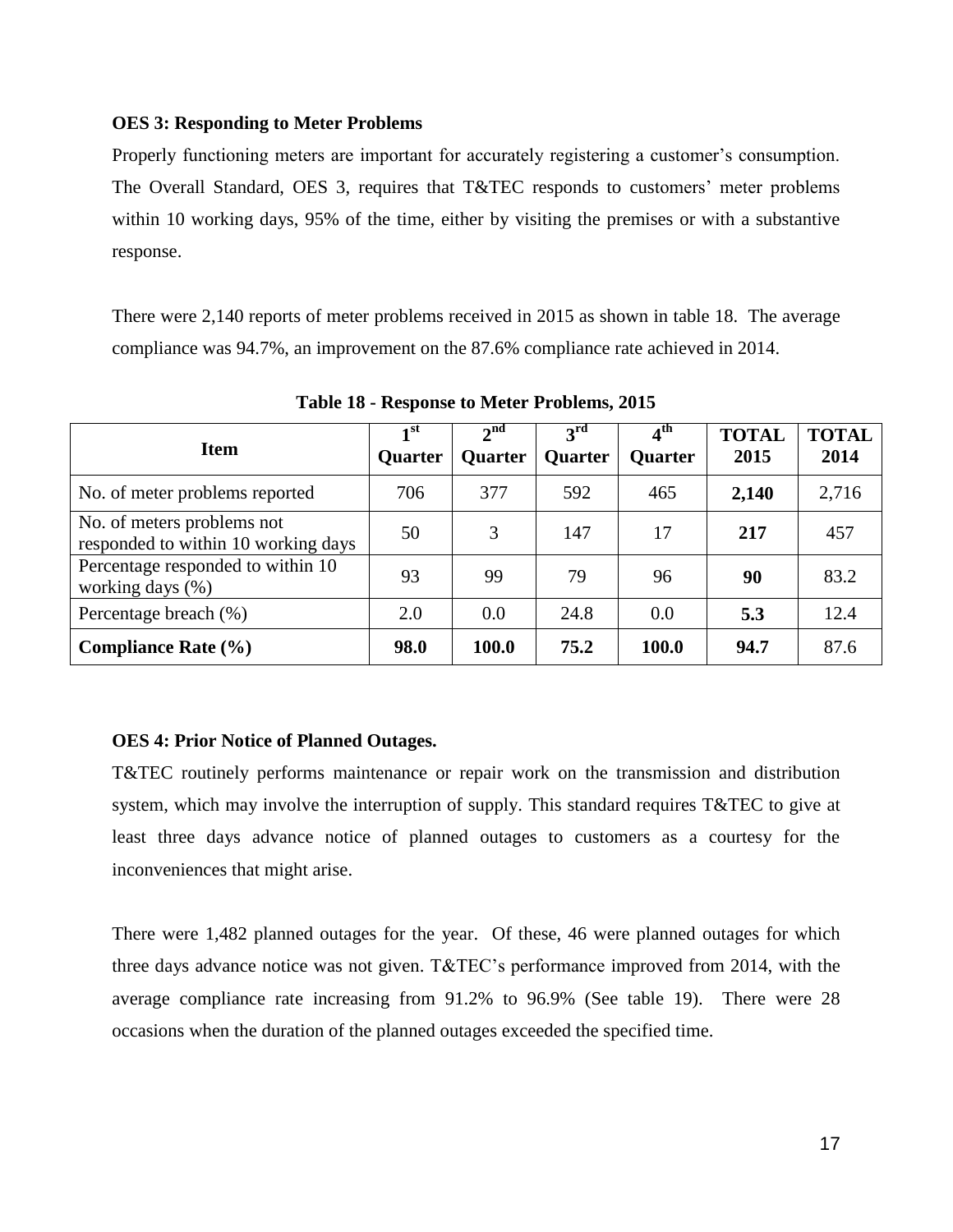<span id="page-26-1"></span>

| <b>Item</b>                                                                   | 1 <sup>st</sup><br><b>Quarter</b> | 2 <sup>nd</sup><br><b>Quarter</b> | $3^{\text{rd}}$<br><b>Quarter</b> | $\overline{4}^{\text{th}}$<br><b>Quarter</b> | <b>TOTAL</b><br>2015 | <b>TOTAL</b><br>2014 |
|-------------------------------------------------------------------------------|-----------------------------------|-----------------------------------|-----------------------------------|----------------------------------------------|----------------------|----------------------|
| No. of planned outages                                                        | 388                               | 365                               | 433                               | 296                                          | 1,482                | 1,589                |
| No. of planned outages for which<br>3 days advance notice was not<br>given    | 19                                | 14                                | $\overline{4}$                    | 9                                            | 46                   | 140                  |
| Percentage Breach (%)                                                         | 4.9                               | 3.8                               | 0.9                               | 3.0                                          | 3.1                  | 8.8                  |
| Compliance Rate $(\% )$                                                       | 95.1                              | 96.2                              | 99.1                              | 97.0                                         | 96.9                 | 91.2                 |
| No. of occasions the duration of<br>planned outage exceeded<br>specified time |                                   | $\overline{0}$                    | 27                                | $\theta$                                     | 28                   | 14                   |

**Table 19 - Notice of Planned Outages, 2015**

### <span id="page-26-0"></span>**OES 5: Street Lights Maintenance**

OES 5 requires T&TEC to repair 100% of failed streetlights (except highway lights) under its control, within seven working days after receiving notification. T&TEC is also required to establish a monthly schedule to monitor highway lighting and must repair 100% of failed highway lighting within fourteen days after a surveyed or reported failure. Street lighting plays an important role at ensuring the safety of the general public at night. T&TEC, therefore, has an obligation to ensure that they are functioning effectively.

The number of reports of failed street lights increased by 7% during 2015. Of the 28,531 reported failures, T&TEC was able to repair 40.5% of them within the specified time frame (See table 20). This continues to be far below the acceptable/desirable level of performance. The RIC continues to express its concern since this performance impacts the welfare of the public.

**Table 20 - Street Lights Maintenance, 2015**

<span id="page-26-2"></span>

| <b>Item</b>                                                       | 1 <sup>st</sup><br><b>Quarter</b> | $2^{\text{nd}}$<br><b>Quarter</b> | $3^{\rm rd}$<br><b>Quarter</b> | 4 <sup>th</sup><br><b>Quarter</b> | <b>TOTAL</b><br>2015 | <b>TOTAL</b><br>2014 |
|-------------------------------------------------------------------|-----------------------------------|-----------------------------------|--------------------------------|-----------------------------------|----------------------|----------------------|
| No. of failed street lights reported                              | 9,827                             | 7,104                             | 6,560                          | 5,040                             | 28,531               | 26,461               |
| No. of failed street lights not<br>repaired within 7 working days | 3,885                             | 4,815                             | 4,042                          | 4,230                             | 16,972               | 13,193               |
| Percentage breach (%)                                             | 39.5                              | 67.8                              | 61.6                           | 83.9                              | 59.5                 | 49.9                 |
| <b>Compliance Rate (%)</b>                                        | 60.5                              | 32.2                              | 38.4                           | 16.1                              | 40.5                 | 50.1                 |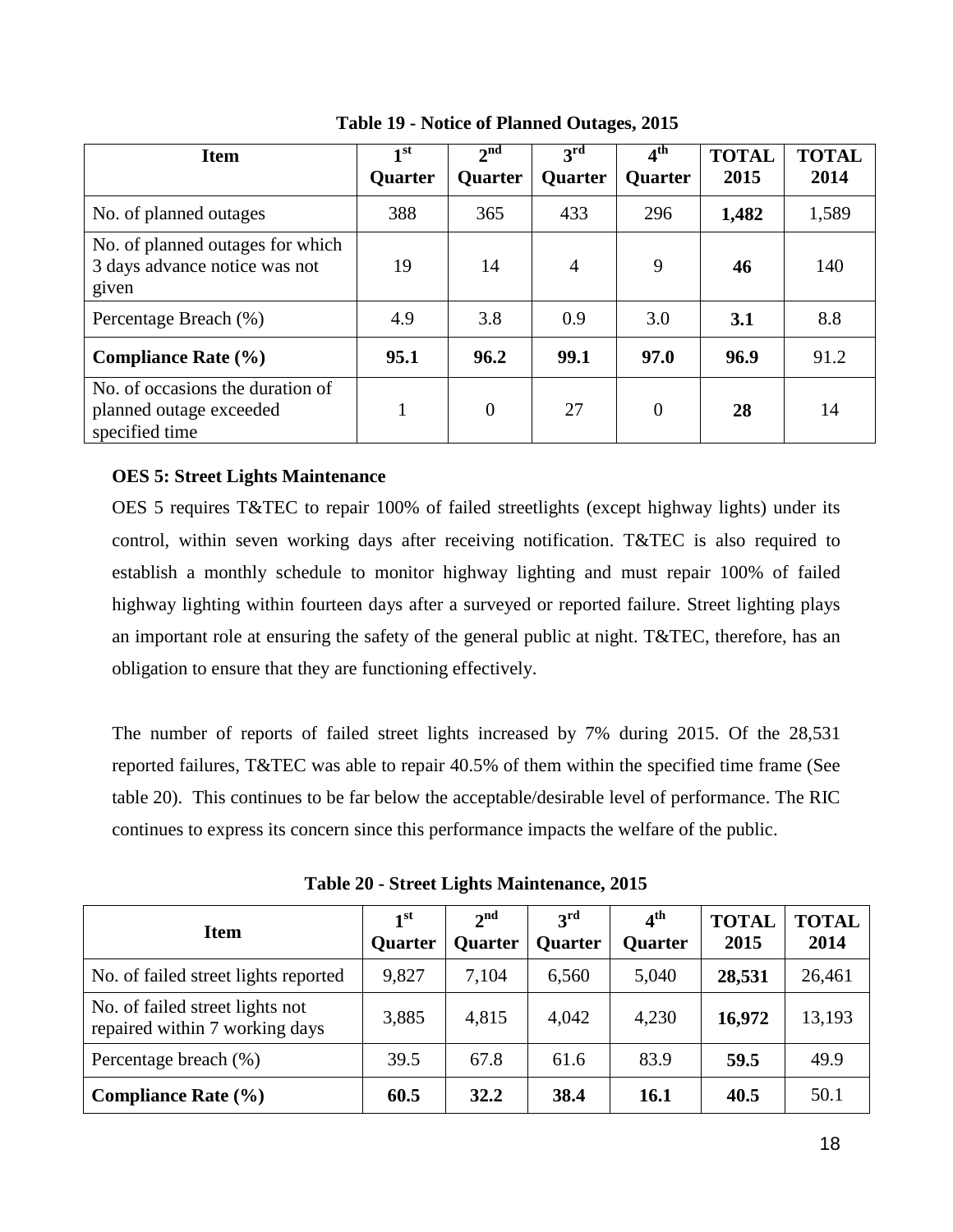There were 14% fewer reports of highway light failures, with the numbers declining from 2,202 in 2014 to 1,898 in 2015. The annual compliance rate for repairs to highway lights was 88.5% in 2015, in which 219 of these fixtures were not repaired within 14 working days (See table 21).

<span id="page-27-1"></span>

| <b>Item</b>                                                            | $\mathbf{1}^{\mathrm{st}}$<br><b>Quarter</b> | $2^{\text{nd}}$<br><b>Quarter</b> | $2^{\text{rd}}$<br><b>Quarter</b> | $4^{\rm th}$<br><b>Quarter</b> | <b>TOTAL</b><br>2015 | <b>TOTAL</b><br>2014 |
|------------------------------------------------------------------------|----------------------------------------------|-----------------------------------|-----------------------------------|--------------------------------|----------------------|----------------------|
| No. of failed highway lights<br>reported                               | 635                                          | 390                               | 344                               | 529                            | 1,898                | 2,202                |
| No. of failed highway lights<br>not repaired within 14<br>working days | 67                                           | 85                                | 27                                | 40                             | 219                  | 538                  |
| Percentage breach (%)                                                  | 10.5                                         | 21.8                              | 7.8                               | 7.6                            | 11.5                 | 24.4                 |
| <b>Compliance Rate (%)</b>                                             | 89.5                                         | 78.2                              | 92.2                              | 92.4                           | 88.5                 | 85.6                 |

**Table 21 - Highway Lights Maintenance, 2015**

#### <span id="page-27-0"></span>**OES 6: Response to Customer's written Complaints/Requests**

This standard is intended to improve the service provider's response to written complaints/requests. Under OES 6, T&TEC is required to:

- (a) Respond to written complaints/requests within10 working days, and
- (b) Communicate the final position within 30 working days thereafter.

The breaches for each aspect of this standard are shown in table 22. T&TEC received 218 written complaints/requests during 2015, and was unable to respond to 40 of them within 10 working days. This resulted in an annual compliance rate of 81.7%. With respect to having the final position communicated within 30 working days, T&TEC's performance showed marginal improvement, with the average compliance rate increasing from 34.8% in 2014 to 45.9% in 2015.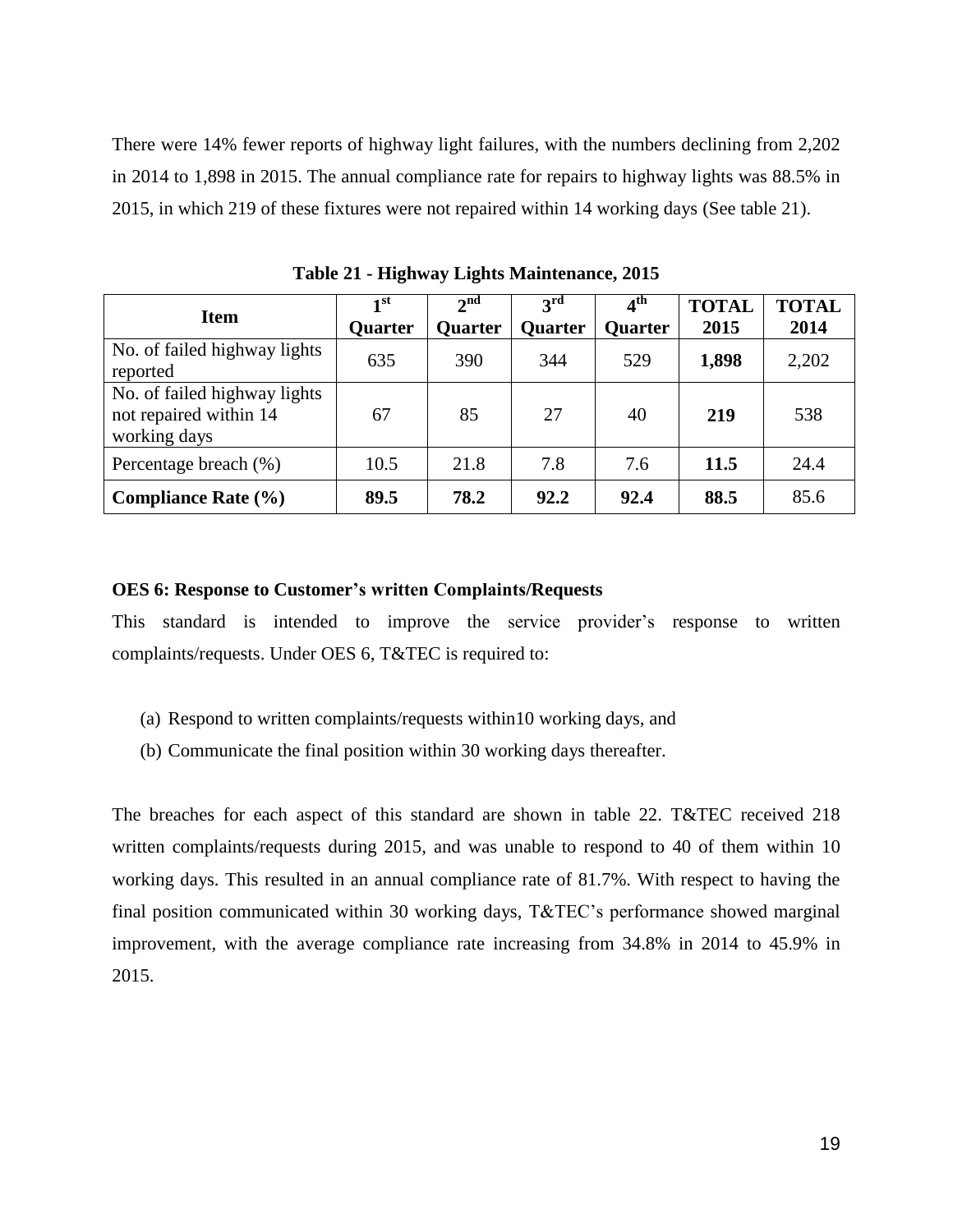<span id="page-28-2"></span>

| <b>Item</b>                                                                                                            | 1 <sup>st</sup> | 2 <sup>nd</sup> | 3 <sup>rd</sup> | 4 <sup>th</sup> | <b>TOTAL</b> | <b>TOTAL</b> |
|------------------------------------------------------------------------------------------------------------------------|-----------------|-----------------|-----------------|-----------------|--------------|--------------|
|                                                                                                                        | Quarter         | Quarter         | Quarter         | Quarter         | 2015         | 2014         |
| No. of written<br>complaints/requests received                                                                         | 61              | 46              | 63              | 48              | 218          | 313          |
| No. of written<br>complaints/requests not<br>responded to within 10 working<br>days (breach)                           | 19              | 5               | 11              | 5               | 40           | 15           |
| Percentage Breach (%)                                                                                                  | 31.1            | 10.9            | 17.5            | 10.4            | 18.3         | 4.8          |
| Compliance Rate (%)                                                                                                    | 68.9            | 89.1            | 82.5            | 89.6            | 81.7         | 95.2         |
| No. of written<br>complaints/requests not<br>communicated to with final<br>position within 30 working days<br>(breach) | 38              | 29              | 23              | 28              | 118          | 204          |
| Percentage Breach (%)                                                                                                  | 62.3            | 63.0            | 36.5            | 58.3            | 54.1         | 65.2         |
| Compliance Rate (%)                                                                                                    | 37.7            | 37.0            | 63.5            | 41.7            | 45.9         | 34.8         |
| No. of written<br>complaints/requests that remain<br>unresolved                                                        | 176             | 240             | 243             | 266             |              |              |

**Table 22 - Response to Customer's written Complaints/Requests, 2015**

# <span id="page-28-0"></span>**OES 7: Notifying customer of receipt of claim under Guaranteed Standard GES 1**

This standard requires T&TEC to notify 100% of customers within ten working days of receipt of a claim under guaranteed standard GES 1. There was one claim submitted for a breach of GES 1, and this customer was notified.

<span id="page-28-3"></span>

| <b>Item</b>                                              | 1 <sup>st</sup><br><b>Quarter</b> | 2 <sup>nd</sup><br><b>Quarter</b> | 3 <sup>rd</sup><br><b>Quarter</b> | 4 <sup>th</sup><br><b>Quarter</b> | <b>TOTAL</b><br>2015 | <b>TOTAL</b><br>2014 |
|----------------------------------------------------------|-----------------------------------|-----------------------------------|-----------------------------------|-----------------------------------|----------------------|----------------------|
| No. of claims made under GES1                            | 0                                 | $\theta$                          | $\overline{0}$                    |                                   |                      |                      |
| No. of claims not acknowledged<br>within 10 working days | N/A                               | N/A                               | N/A                               | $\Omega$                          | $\bf{0}$             | 0                    |
| Percentage Breach (%)                                    | N/A                               | N/A                               | N/A                               | 0.0                               | 0.0                  | 0.0                  |
| Compliance Rate $(\% )$                                  | N/A                               | N/A                               | N/A                               | 100.0                             | 100.0                | 100.0                |

**Table 23 - Customer Claim Notification, 2015**

<span id="page-28-1"></span>N/A – Not Applicable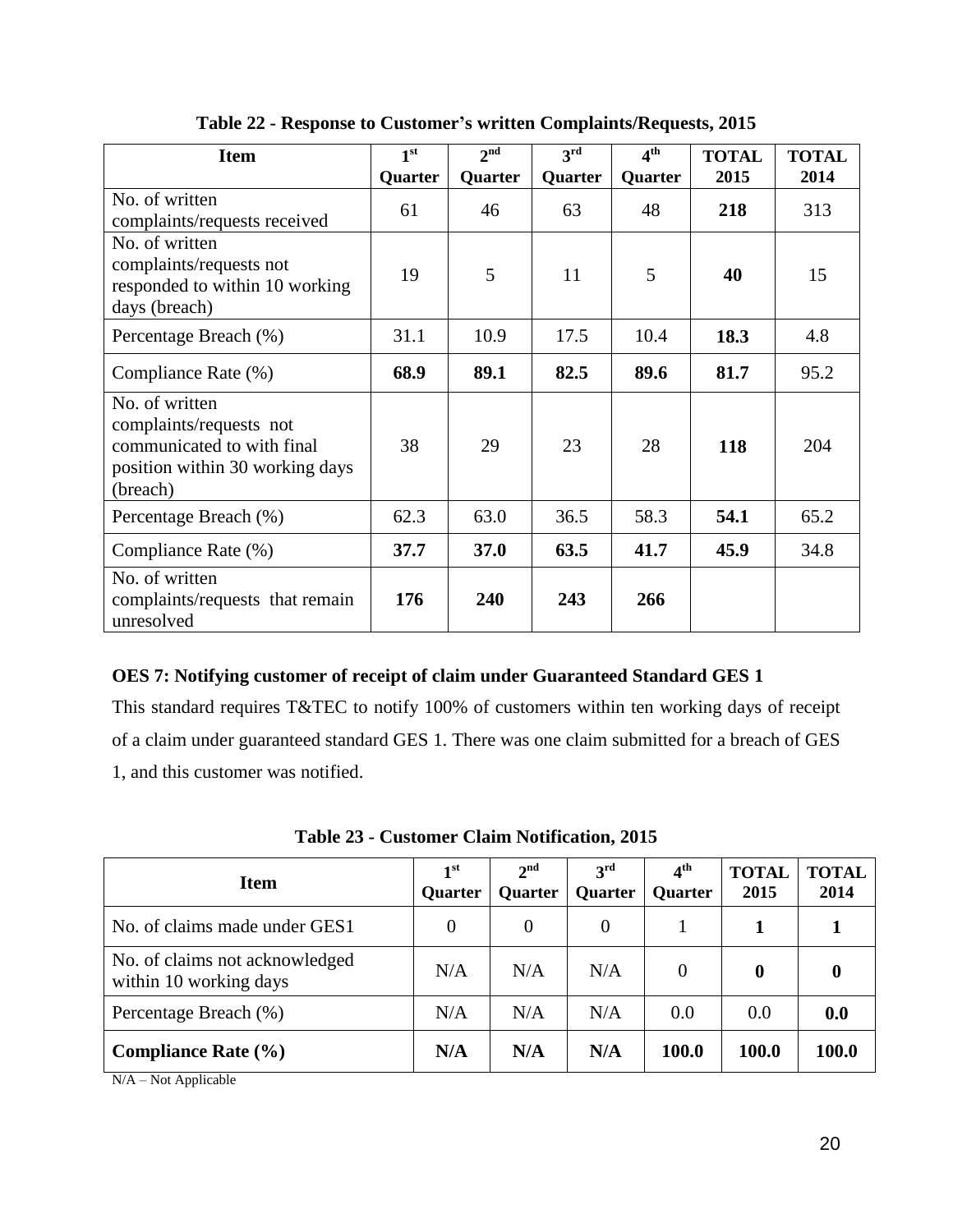## <span id="page-29-0"></span>**SECTION 5 SUMMARY AND CONCLUSION**

#### <span id="page-29-1"></span>**5.1 Summary of Performance - Guaranteed Standards**

There were 1,588 breaches under the Guaranteed Standards during 2015. This is a significant decrease (77%) on the 7,141 breaches recorded in 2014. The breakdown in the number of breaches is shown in table 24**.**

<span id="page-29-2"></span>

| <b>Standard</b>                                                                                           |                 | 1 <sup>st</sup> | 2 <sub>nd</sub> | 3 <sup>rd</sup> | 4 <sup>th</sup> | <b>TOTAL</b>     |
|-----------------------------------------------------------------------------------------------------------|-----------------|-----------------|-----------------|-----------------|-----------------|------------------|
|                                                                                                           |                 | Quarter         | Quarter         | Quarter         | Quarter         |                  |
| GES 1 – Response and Restoration<br>Times of Supply after unplanned outages<br>on the distribution system | 115             | 158             | 522             | 729             | 1,524           |                  |
| $GES 2 - Billing$                                                                                         | Residential     | 1               | 1               | $\overline{2}$  | 1               | 5                |
| Punctuality                                                                                               | Non-residential | $\overline{0}$  | 1               | 1               | 1               | 3                |
| GES 3 – Reconnection after Payment of<br>overdue amount/ agreement                                        |                 | 3               | 6               | 1               | 1               | 11               |
| GES 4 – Making and Keeping<br>Appointments                                                                |                 | $\theta$        | $\Omega$        | $\theta$        | $\Omega$        | 0                |
| $GES 5$ – Investigation                                                                                   | Response        | $\theta$        | $\Omega$        | 3               | 1               | $\boldsymbol{4}$ |
| of Voltage<br>Complaints                                                                                  | Rectification   | 1               |                 | 1               |                 | 5                |
| $GES 6 - Responding to billing and$<br>payment queries                                                    |                 | $\overline{0}$  | $\Omega$        | $\Omega$        | $\theta$        | 0                |
| GES7- New connection of supply                                                                            |                 | 3               | $\Omega$        | 15              | $\Omega$        | 18               |
| $GES8 - Payments$<br>owed under                                                                           | Residential     | N/A             | 1               | 16              | 1               | 18               |
| guaranteed standards                                                                                      | Non-residential | N/A             | N/A             | N/A             | N/A             | N/A              |
| <b>TOTAL</b>                                                                                              |                 |                 |                 |                 |                 | 1,588            |

**Table 24 - Number of Breaches under the Guaranteed Standards by Quarter, 2015**

As a result of these breaches, 64 customers were eligible for automatic compensation by T&TEC (\$3,948), however, only 31 customers received the automatic credit to their account (\$2,198). Guaranteed Standard GES 1(Response and Restoration time), continues to be the standard with the greatest number of breaches estimated at 1,524, representing 96% of the total number of breaches. Customers are required to file claims for compensation under this standard and only one customer out of the estimated 1,524 customers filed a claim. Therefore, only \$60 out of an estimated sum of \$91,440 was credited to customers' accounts. An inadequate level of compensation to customers continues to be an issue, which should improve when T&TEC is able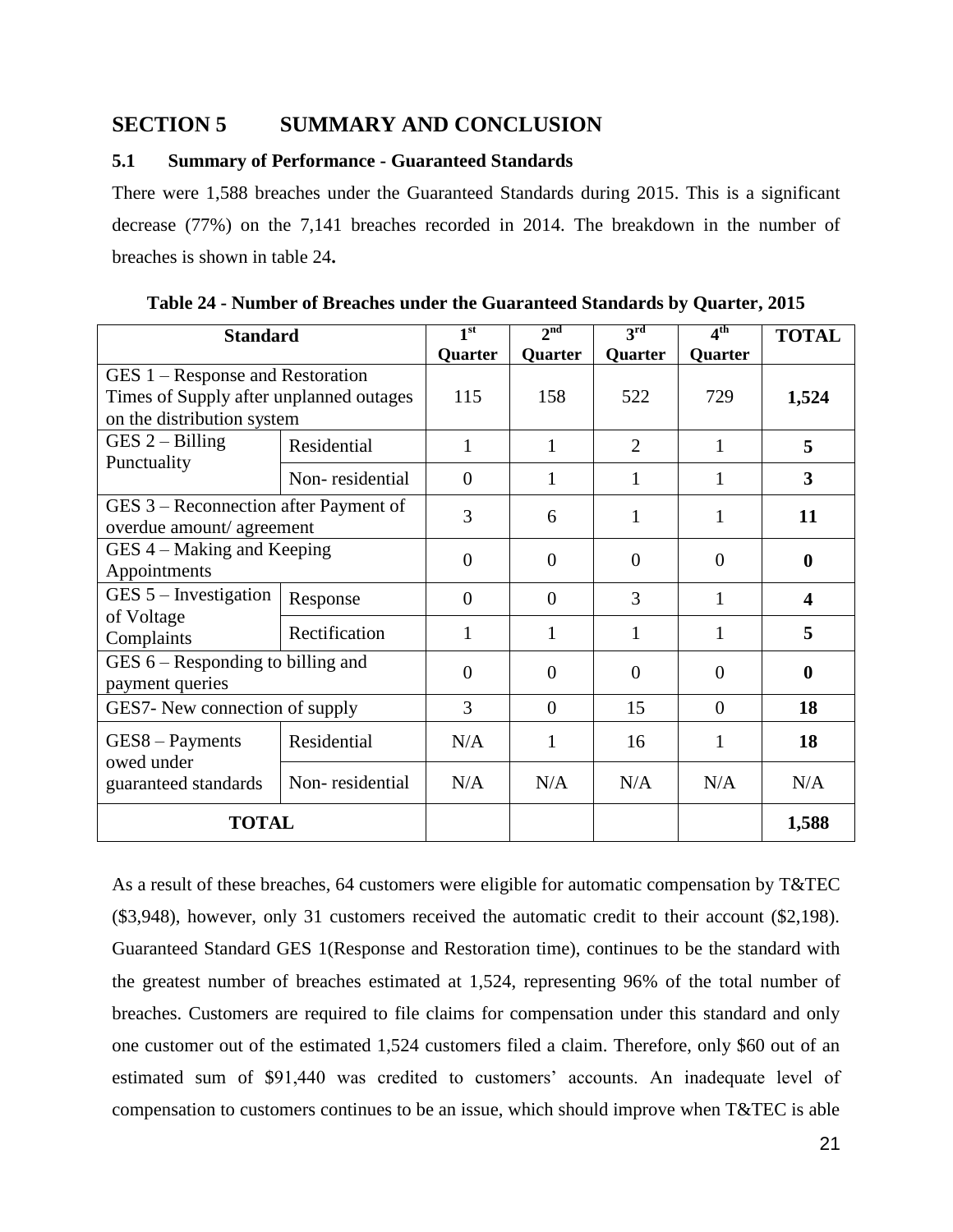to automatically determine the individual customers affected by breaches under GES1 and credit payment to their accounts. This is projected to begin at the end of 2016.

Generally, T&TEC's performance showed some improvement as evidenced by the reduction in the number of breaches that occurred in 2015, however, there are still some areas that can be improved upon. Compliance rates were generally maintained at the previous levels across all the standards. A summary of the compliance rates for the guaranteed standards, 2015 is presented below in table 25.

<span id="page-30-0"></span>

|                                                                                                           |                 | <b>Compliance Rates (%)</b> |                            |                                   |                            |                      |                      |  |  |
|-----------------------------------------------------------------------------------------------------------|-----------------|-----------------------------|----------------------------|-----------------------------------|----------------------------|----------------------|----------------------|--|--|
| <b>Standard</b>                                                                                           |                 | 1 <sup>st</sup><br>Quarter  | 2 <sup>nd</sup><br>Quarter | 3 <sup>rd</sup><br><b>Quarter</b> | 4 <sup>th</sup><br>Quarter | <b>TOTAL</b><br>2015 | <b>TOTAL</b><br>2014 |  |  |
| GES 1 – Response and Restoration Times<br>of Supply after unplanned outages on the<br>distribution system |                 | 99.96                       | 99.96                      | 98.84                             | 99.86                      | 99.90                | 99.5                 |  |  |
| $GES 2 - Billing$<br>Punctuality                                                                          | Residential     | 100.0                       | 100.0                      | 99.9                              | 100.0                      | 99.96                | 99.1                 |  |  |
|                                                                                                           | Non-residential | 100.0                       | 95.5                       | 97.1                              | 95.5                       | 96.90                | 98.6                 |  |  |
| GES 3 - Reconnection after Payment of<br>overdue amount/ agreement                                        |                 | 100.0                       | 99.9                       | 100.0                             | 100.0                      | 99.96                | 99.9                 |  |  |
| GES 4 – Making and Keeping<br>Appointments                                                                |                 | 100.0                       | 100.0                      | 100.0                             | 100.0                      | 100.0                | 100.0                |  |  |
| GES $5-$                                                                                                  | Response        | 100.0                       | 100.0                      | 99.6                              | 99.9                       | 99.9                 | 99.7                 |  |  |
| Investigation of<br><b>Voltage Complaints</b>                                                             | Rectification   | 99.7                        | 99.7                       | 99.5                              | 99.7                       | 99.7                 | 99.1                 |  |  |
| $GES_6 -$ Responding to Billing and<br><b>Payment Queries</b>                                             |                 | 100.0                       | 100.0                      | 100.0                             | 100.0                      | 100.0                | 100.0                |  |  |
| GES7- New Connection of Supply                                                                            |                 | 99.9                        | 100.0                      | 99.6                              | 100.0                      | 99.9                 | 99.8                 |  |  |
| $GES8 - Payments$<br>Owed Under                                                                           | Residential     | N/A                         | 0.0                        | 0.0                               | 0.0                        | 0.0                  | 1.0                  |  |  |
| <b>Guaranteed Standards</b>                                                                               | Non-residential | N/A                         | N/A                        | N/A                               | N/A                        | N/A                  | N/A                  |  |  |

**Table 25 - Summary of Compliance – Guaranteed Standards, 2015**

N/A – Not Applicable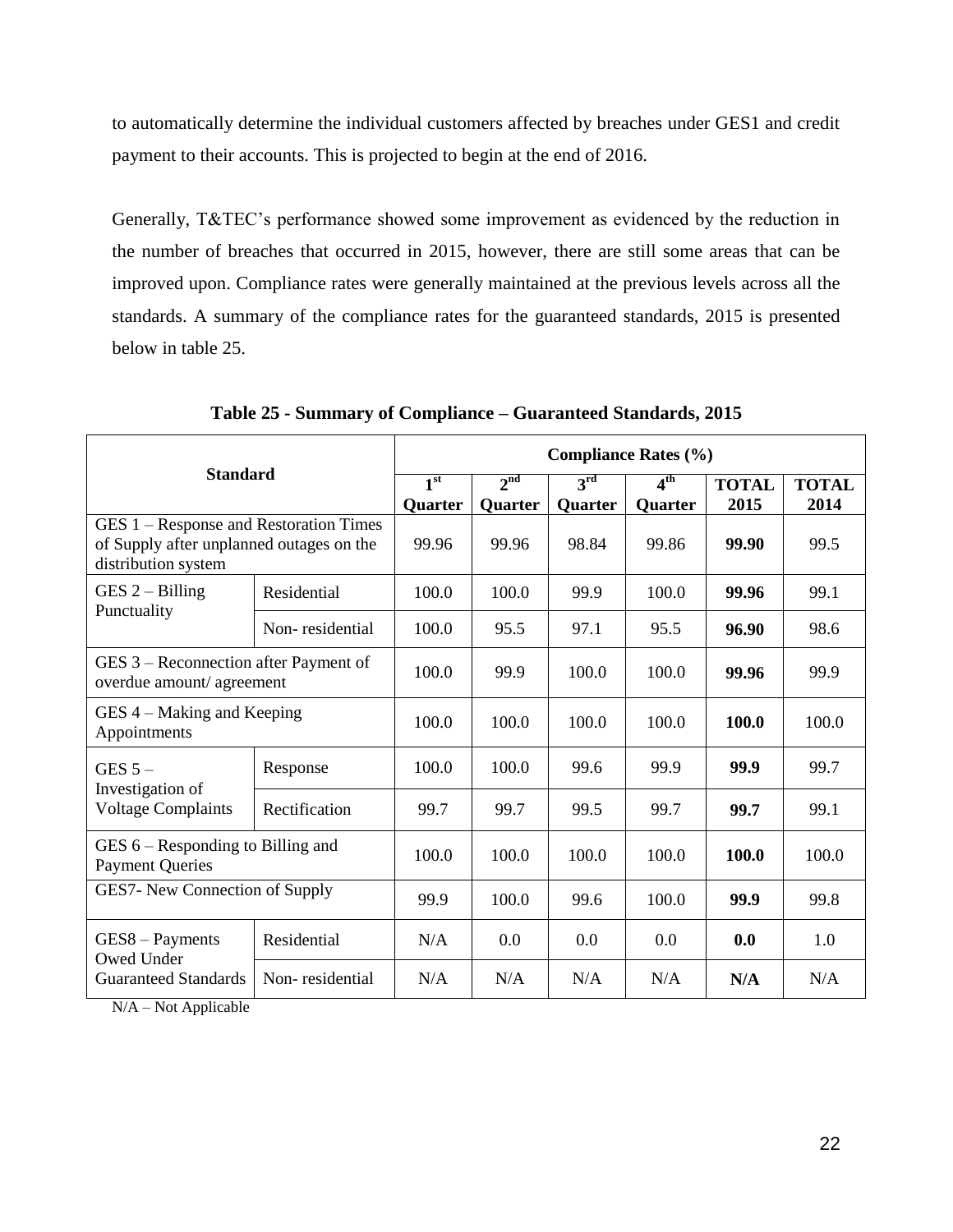### <span id="page-31-0"></span>**5.2 Summary of Performance - Overall Standards**

Generally there was no significant improvement in T&TEC's performance under the overall standards. As was the case in 2014, T&TEC achieved full compliance under OES 1 (Frequency of Meter Reading), OES2 (Billing Punctuality) and OES 7 (Notifying Customers of Receipt of Claim under Guaranteed Standard GES 1). There was marginal improvement in the performance under OES 3 (Responding to Meter Problems), OES 4 (Prior Notice of Unplanned Outages) and the responding to customer queries with a final position under OES 6. However, there was a decline in performance responding to customer queries with an initial response under OES 6. Performance under OES 5 (Street Lights Maintenance) worsened with regard to street light maintenance but improved with regard to highway lights maintenance. A summary of compliance rates under the overall standards, 2015 is presented in table 26**.**

<span id="page-31-1"></span>

|                                                                                            |                                  |                                   | <b>Compliance Rates (%)</b>       |                                   |                                   |                      |                      |  |  |  |
|--------------------------------------------------------------------------------------------|----------------------------------|-----------------------------------|-----------------------------------|-----------------------------------|-----------------------------------|----------------------|----------------------|--|--|--|
| <b>Standard</b>                                                                            |                                  | 1 <sup>st</sup><br><b>Quarter</b> | 2 <sup>nd</sup><br><b>Quarter</b> | 3 <sup>rd</sup><br><b>Quarter</b> | 4 <sup>th</sup><br><b>Quarter</b> | <b>TOTAL</b><br>2015 | <b>TOTAL</b><br>2014 |  |  |  |
| OES $1 -$                                                                                  | Industrial                       | 100.0                             | 100.0                             | 96.3                              | 100.0                             | 100.0                | 100.0                |  |  |  |
| Frequency of<br><b>Meter Reading</b>                                                       | Residential<br>and<br>Commercial | 100.0                             | 100.0                             | 100.0                             | 100.0                             | 100.0                | 100.0                |  |  |  |
| $DES 2 - Billing Punctuality$                                                              |                                  | 100.0                             | 100.0                             | 100.0                             | 100.0                             | 100.0                | 100.0                |  |  |  |
| $OES_3$ – Responding to meter<br>problems                                                  |                                  | 98.0                              | 100.0                             | 75.2                              | 100.0                             | 94.7                 | 87.6                 |  |  |  |
| OES 4 - Prior Notice Of Planned<br>Outages                                                 |                                  | 95.1                              | 96.2                              | 99.1                              | 97.0                              | 96.9                 | 91.2                 |  |  |  |
| $DES 5 - Street$                                                                           | <b>Street Lights</b>             | 60.5                              | 32.2                              | 38.4                              | 16.1                              | 40.5                 | 50.1                 |  |  |  |
| Lights<br>Maintenance                                                                      | Highway<br>Lights                | 89.5                              | 78.2                              | 92.2                              | 92.4                              | 88.5                 | 85.6                 |  |  |  |
| OES 6 – Response<br>to Customer                                                            | Initial<br>Response              | 68.9                              | 89.1                              | 82.5                              | 89.6                              | 81.7                 | 95.2                 |  |  |  |
| Queries/Requests<br>(written)                                                              | Final<br>Position                | 37.7                              | 37.0                              | 63.5                              | 41.7                              | 45.9                 | 34.8                 |  |  |  |
| OES 7 – Notifying Customer of<br>Receipt of Claim under<br><b>Guaranteed Standard GES1</b> |                                  | N/A                               | N/A                               | N/A                               | 100.0                             | 100.0                | 100.0                |  |  |  |

**Table 26 - Summary of Compliance – Overall Standards, 2015**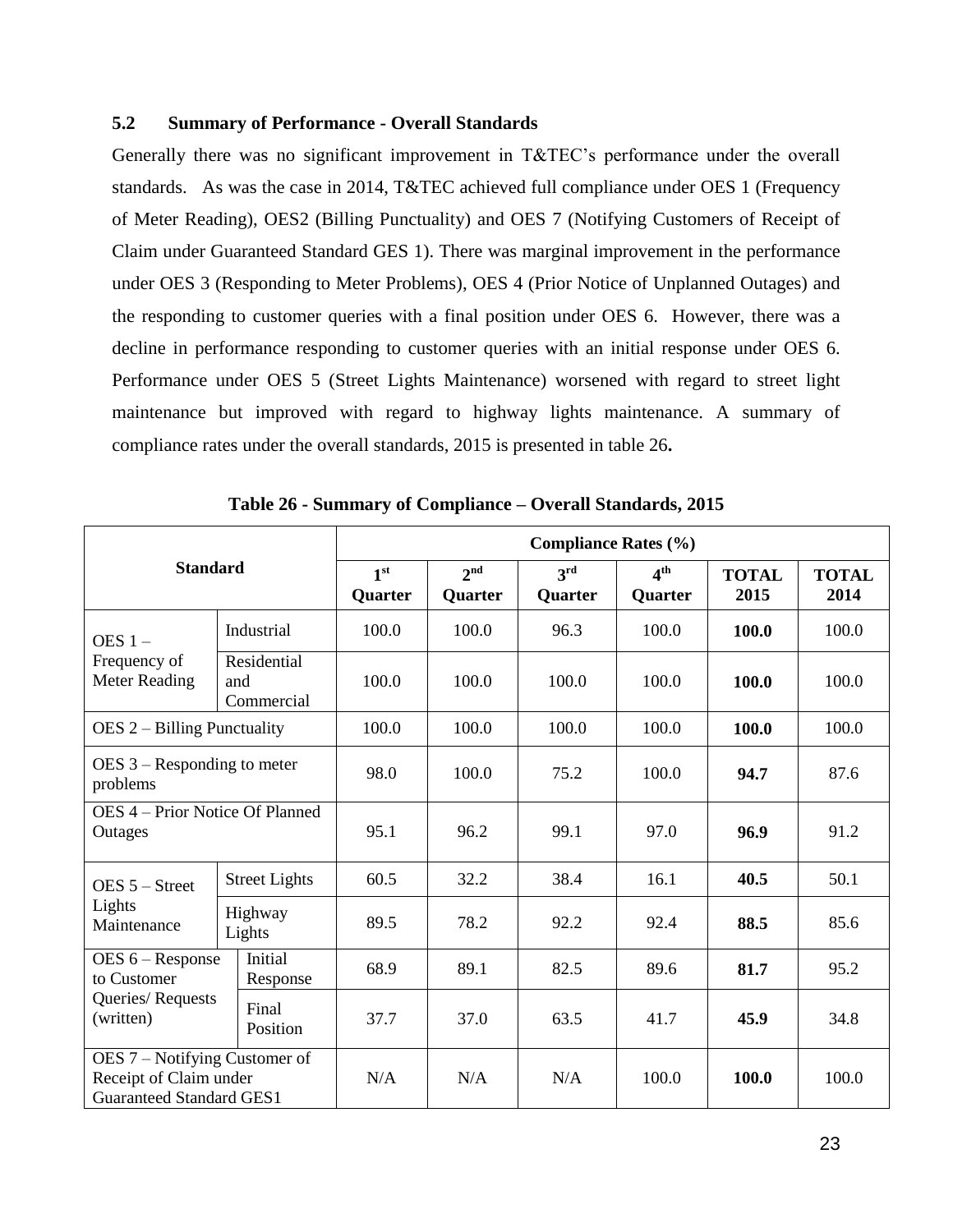#### <span id="page-32-0"></span>**5.3 Conclusion**

The Guaranteed Standards Scheme was designed to encourage T&TEC to focus on improving the quality of service delivered in specific areas. In 2015, improvement was observed in T&TEC's performance, as there was a significant reduction in the number of breaches. T&TEC processed 32 (2.0%) of the 1,588 breaches and paid \$2,258 (2.4%) of the minimum compensation of \$95,388 that was due. By comparison, in 2014, T&TEC processed 2.4% of the 2,555 breaches, and paid 0.8% of the minimum compensation due.

This is the sixth year for which there has been automatic compensation for breaches of all the Guaranteed Standards except GES 1. T&TEC's performance with respect to the processing of automatic payments improved from the 26% observed in 2014, and returned to the level observed in 2013. T&TEC paid 68% of the automatic compensatory payments on time. While T&TEC has assured that all affected customers are eventually compensated, there continues to be short-comings in the policies and systems that were instituted to normalize these automatic payments throughout T&TEC's five Distribution Areas.

The Outage Management System (OMS) module of the Advanced Metering Infrastructure (AMI), which will facilitate the identification of all breaches occurring under GES 1, and the consequent automatic compensation to affected customers, is currently in its pilot stage. T&TEC projects that full implementation of this module should occur by the fourth quarter of 2016.

The RIC is engaged in the second revision of the Quality of Service Standards (QSS). It is anticipated that the implementation of this revised QSS will coincide with the full implementation of the OMS module so that automatic compensation under GES 1 can commence. This would ensure that the compensation scheme under the Guaranteed Quality of Standards Scheme is fully realized, thus incentivizing T&TEC to improve its performance and enable customers to receive compensation for poor service.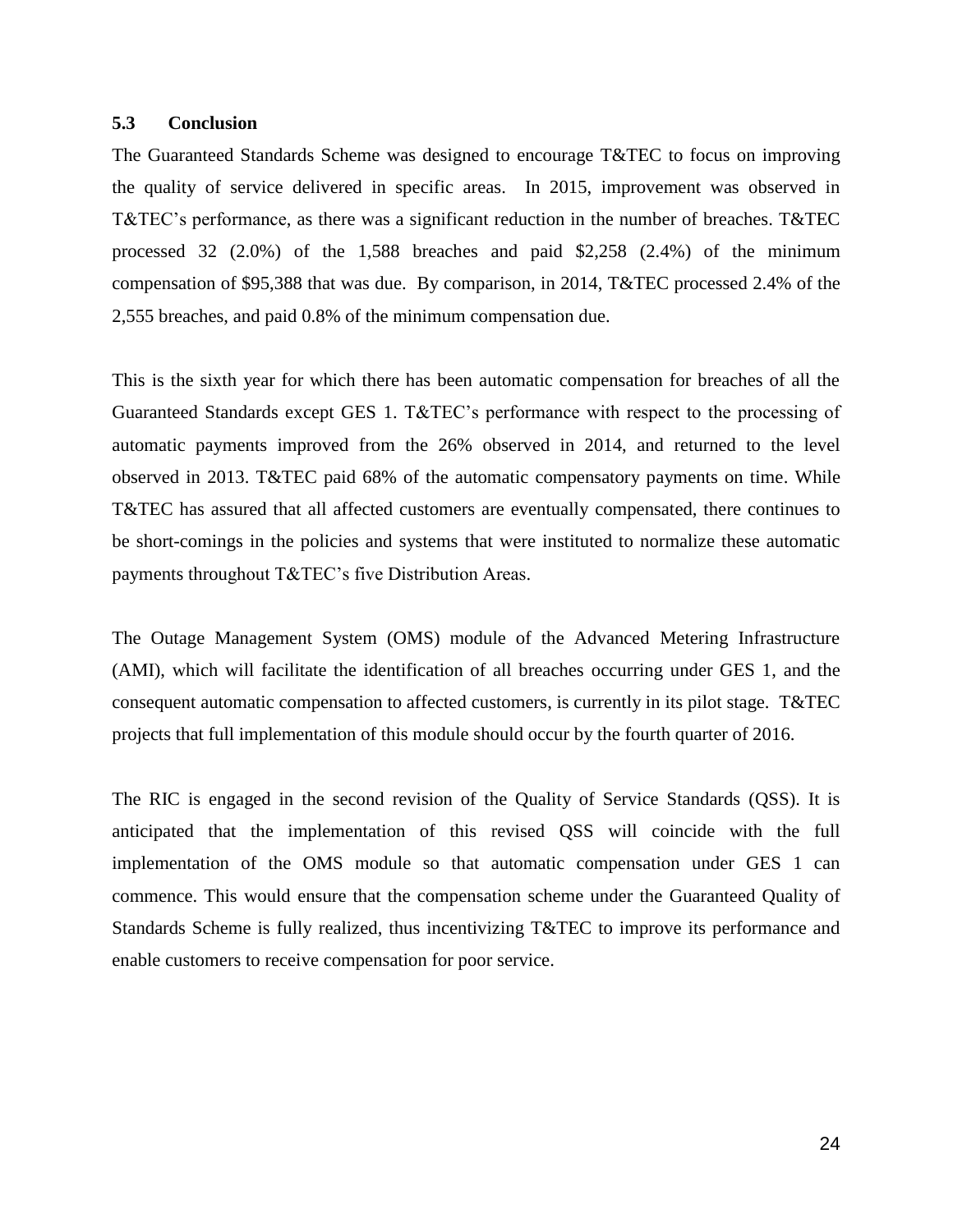# <span id="page-33-0"></span>**APPENDIX 1**

Table A1 presents a description of the original Guaranteed Standards, the required performance units, and the compensatory payment levels for each standard.

<span id="page-33-1"></span>

| <b>Code</b>      | <b>Service</b><br><b>Description</b>                                                               | <b>Performance</b><br><b>Measure</b>                                                   | <b>Required</b><br><b>Performance</b><br><b>Units</b>                                | <b>Payments per</b><br><b>Customers</b> *                                                                                                  |
|------------------|----------------------------------------------------------------------------------------------------|----------------------------------------------------------------------------------------|--------------------------------------------------------------------------------------|--------------------------------------------------------------------------------------------------------------------------------------------|
| GES <sub>1</sub> | Restoration of supply after<br>unplanned outage on the<br>distribution system.                     | Time for restoration of supply to<br>affected customers                                | Within 10 hours                                                                      | \$60 (residential)<br>\$600 (non-<br>residential)<br>For each further<br>12 hr period \$60<br>(residential)<br>\$600 (non-<br>residential) |
| GES <sub>2</sub> | <b>Billing Punctuality .Time</b><br>for first bill to be mailed<br>after service connection.       | Time for first bill to be mailed<br>after service connection:<br>(a) Residential       | 60 days                                                                              | \$50 for both<br>residential and<br>non-residential                                                                                        |
| GES <sub>3</sub> | Reconnection of service<br>after payment of overdue<br>amounts or agreement on<br>payment schedule | (b) Non-Residential<br>Time to restore supply after<br>payment is made (All customers) | 30 days<br>Within 24 hours                                                           | Refund of<br>reconnection fee<br>for both<br>residential and<br>non-residential                                                            |
| GES4             | Making and keeping<br>appointments                                                                 | Where required, appointments<br>will be made on a morning or<br>afternoon basis        | 24 hours notice of<br>inability to keep an<br>appointment with<br>customers.         | \$50 for both<br>residential and<br>non-residential                                                                                        |
| GES5             | <b>Investigation of Voltage</b><br>Complaints                                                      | Time to visit, correct problem and<br>notify affected customers                        | Within 24 hours,<br>Correct within 15<br>working days.                               | \$5 0 (residential)<br>\$600 (non-<br>residential)                                                                                         |
| GES <sub>6</sub> | Responding to billing and<br>payment queries                                                       | Provide a substantive reply                                                            | Within 15 working<br>days                                                            | \$50 for both<br>residential and<br>non-residential                                                                                        |
| GES7             | New Connection of<br>supply                                                                        | Service drop and meter to be<br>installed                                              | Within 3 working<br>days                                                             | \$50 for both<br>residential and<br>non-residential                                                                                        |
| GES8             | Payments owed under<br>guaranteed standards                                                        | Time to credit compensatory<br>payment.                                                | Within 30 working<br>days for non-<br>residential and 60<br>days for<br>residential. | \$50 for both<br>residential and<br>non-residential                                                                                        |

**Table A1 - Guaranteed Standards**